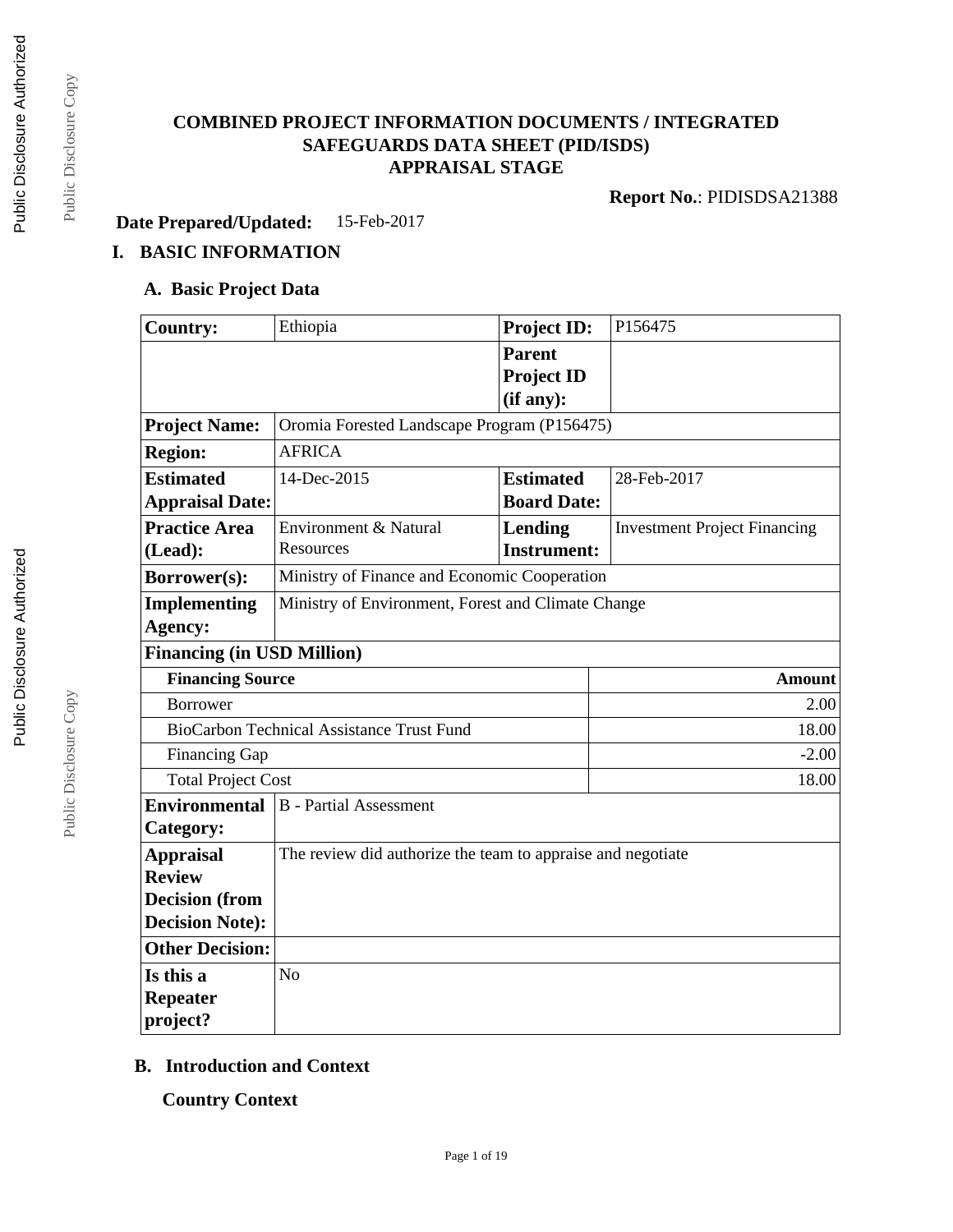Ethiopia has achieved substantial progress in economic, social and human development over the past decade, achieving rapid and inclusive economic growth averaging 10.9 percent since 2004. Extreme poverty fell from 56 percent in 2000 (one of the highest levels internationally) to 31 percent in 2011. Low levels of inequality have been maintained through this period. Nonmonetary dimensions of well-being also show strong improvement. Life expectancy, for instance, increased by one year every year over this period, from 52 to 63 years. Meanwhile, the 2014 population of 95 million people will grow to at least 120 million by 2030 .

As an expanding population lives longer, the economy grows, and climate risks intensify, tremendous demands are being placed on the stressed natural resource base. Up to 83 percent of the population is rural and directly dependent on livelihoods and energy from land, forest, and water resources, while urban centers also depend on them for food, water and energy. The natural resource base has been deteriorating over time, which amplifies exposure to substantial environmental and climate risks that affect food and water security, energy, and human health, among others. These risks are reflected in the 40 percent rate of degraded land with another 20 percent under degradation processes , helping drive an annual forest depletion rate of over 1 percent due largely to demand for wood fuel and agricultural land . Deforestation generated an economic loss over US\$ 5 billion from 1990 to2010. The broad economic value of forest services was estimated at 18.8 percent of GDP in 2009 through wood and non-wood forest products and ecosystem services (such as water provisioning, flood and drought risk reduction, inter alia (Nune et al, 2009)  $\blacktriangleright$  (. Business as usual will lead to an additional nine million hectares deforested between 2010 and 2030 (MOFEC, 2011). This situation is further complicated by the higher probability of extreme weather conditions and increased rainfall variability from climate change .

The Government of Ethiopia (GoE) recognizes the need to re-invest natural capital to drive and protect growth and prosperity. Ethiopia $\triangleright$  (s current challenge is to sustain progress, building on elements of its development strategy that have worked well and that are sustainable. Since the early 1990s, Ethiopia has pursued a  $\blacktriangleright$  ( developmental state  $\blacktriangleright$  ( model with a strong public sector role in forest, energy, agriculture, and water through its federal system with nine autonomous states ( $\blacktriangleright$  (regions $\blacktriangleright$ ) and two chartered cities. GoE is increasingly emphasizing: (i) sustainable forest sector development, particularly in Oromia where two-thirds of the country $\blacktriangleright$  (s forest is located and where the deforestation trends are greatest, as well as where strategically critical rivers originate; and (ii) better overall management of the natural resource base, as its degradation reduces resilience, especially among the poorest, and hinders economic opportunities.

Ethiopia $\blacktriangleright$  (s development agenda is governed by two key strategies: the Second Growth and Transformation Plan (GTP-2) and the Climate Resilient Green Economy (CRGE). Both strategies prioritize attainment of middle income status by 2025 and, through the CRGE Strategy, to achieve this by taking low carbon, resilient, green growth actions. Both strategies emphasize agriculture and forestry, which the CRGE Strategy reports would  $\geq$  contribute around 45 and 25 percent respectively to projected greenhouse gas (GHG) emission levels by 2030 under business-as-usual assumptions, and together account for around 80 percent of the total abatement potential.► (The CRGE Strategy targets 7 million hectares (ha) for forest expansion. GTP-2 aims to:  $\triangleright$  (Protect, restore and promote sustainable use of terrestrial ecosystems by managing forests, combating desertification, and halting and reversing land degradation and halt biodiversity loss. ► (

### **Sectoral and institutional Context**

Ethiopia➢❨ s largest forested landscapes are found in Oromia, which provide critical ecosystem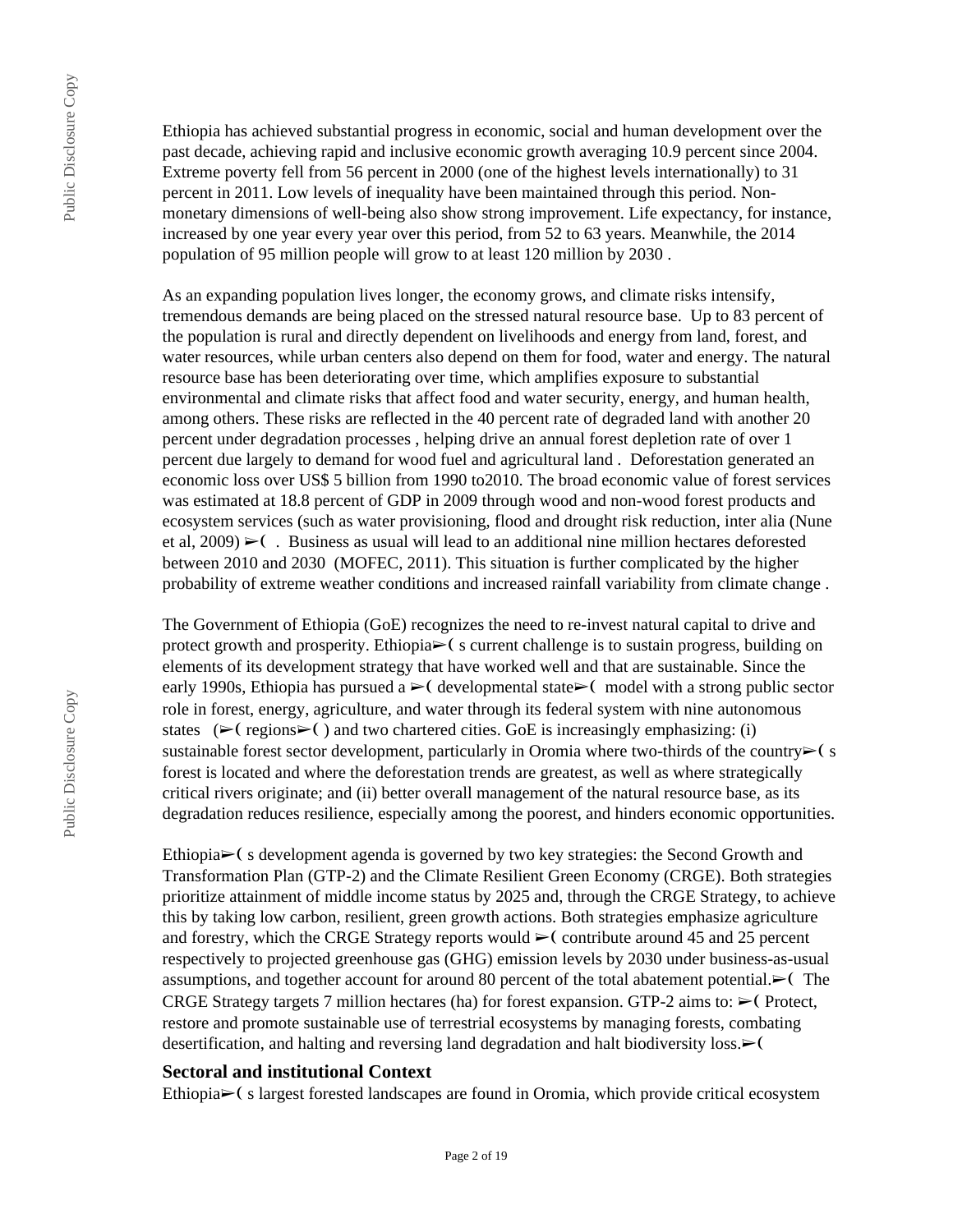services to the country and to the region. Oromia is Ethiopia $\triangleright$  (s largest regional state in terms of land area (around 28.5 million ha, roughly the size of Italy), population (over 30 million people), and forest cover (approximately 9 million ha in total) . Based on the proposed national REDD+ forest definition, 284 of Oromia➢❨ s 287 rural and semi-rural woredas include some forest. Most of Oromia $\geq$ (s high forest (moist montane forests) is found in the Bale forested landscape in the southeast and the Jimma/ Wollega/Ilubabor forested landscape in the west. Bale serves as the water tower for Ethiopia► (s eastern drylands in Oromia and the Somali region as well as the country of Somalia, drought-vulnerable arid areas where mobile pastoralism is the predominant livelihood system. Oromia harbors globally important biodiversity with endangered endemic species such as the Abyssinian wolf and the mountain Nyla. Oromia $\triangleright$  (s western forests are home to endemic coffee (Coffee Arabica) that has high potential as a value-added export, and harbor wild varieties of the species. Important rivers also originate in or are affected by Oromia➢❨ s forests, including those flowing into the new Renaissance Dam under construction.

Forest loss and degradation are increasing in Oromia. Deforestation in Oromia has been particularly intense in zones in the west (West Wollega, Qeleme Wollega, Ilubabor) and east (Bale and Guji). Data have shown that throughout Oromia, nearly 499,135 ha of forest was lost between 2000 and 2013, or around 38,395 ha/year. This has resulted in over 46 million tons of CO2 equivalent emitted into the atmosphere over this period, or around 5 million tons annually (calculated based on Ethiopia $\triangleright$  (s FRL submission to the UNFCCC). At the same time, the historic afforestation/reforestation (A/R) rate is almost 5,238 ha/year, leading to a gain of over 734,916 tons of CO2e annually .

Deforestation and forest degradation in Oromia are driven primarily by small-scale conversions for agricultural expansion as well as wood extraction for firewood and charcoal purposes. Subsistence agriculture is the main economic activity throughout Oromia, with farmers cultivating diverse crops such as barley, wheat, beans, potatoes, and cabbage in highlands and bananas, maize and teff in lowlands. Extraction of fuel wood is a driver of degradation throughout Ethiopia. Firewood is the primary source of energy for 94 percent of Ethiopia $\triangleright$  (s population and the most important forest product consumed in Ethiopia, with total 2013 consumption exceeding 116 million m3. The majority of firewood is produced from natural forest, including woodlands and shrub lands, and current firewood demand is estimated to significantly exceed the sustainable yield potential of remaining forest areas . Indirect drivers include inadequate development and implementation of land-use plans, weak cross-sectoral policy and investment coordination, population growth and migration into forested areas, as well as road expansion.

Forests in Oromia are managed by, affected by, or used by a range of government institutions and citizens. Coordination of investments, institutions, information, and incentives that impact or are impacted by forest resources is extremely weak. Almost all forested areas fall under the mandate of Oromia authorities including the newly established Oromia Environment, Forest and climate Change Authority (OEFCCA) . Other regional bureaus responsible for agriculture, land use planning, energy, and water are also central to forests and land-use change. Bale National Park and four other national protected areas are under the federal mandate of the Ethiopia Wildlife Conservation Authority (EWCA) .

To help address the above issues and achieve Ethiopia $\geq$  (scrategy $\geq$  s objectives on

Public Disclosure Copy

Public Disclosure Copy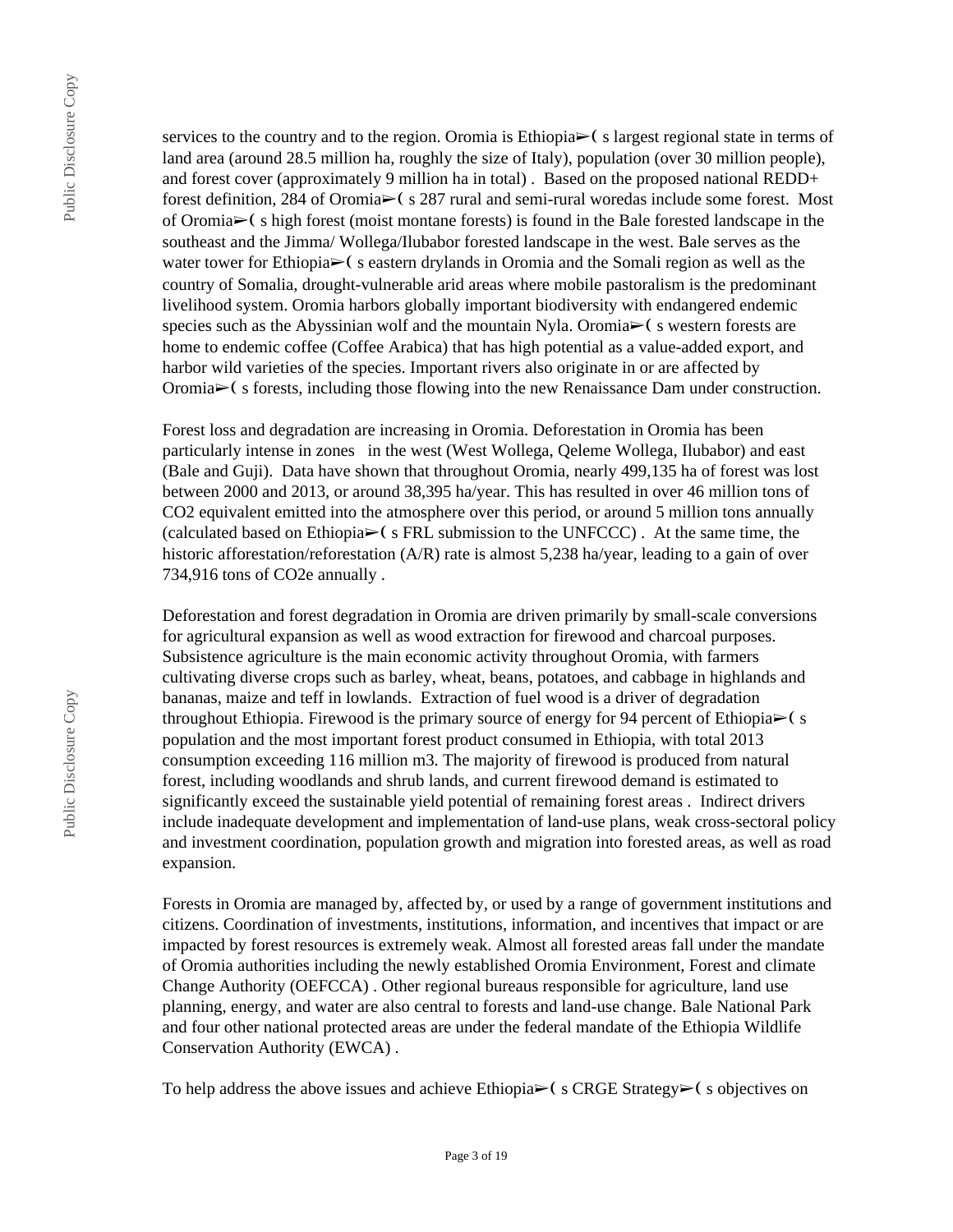land use change, forest, and climate action, the Ministry of Environment, Forest and Climate Change (MEFCC) is implementing its National REDD+ Readiness Program to prepare the country for receiving and deploying climate finance and other financing. Ethiopia intends to utilize REDD+ related financing to achieve its national ambition for green growth, as articulated in the GTP-2 and CRGE Strategy. With US\$ 13.6 million in grant financing for REDD+ Readiness from the World Bank (WB) through the BioCF and Forest Carbon Partnership Facility (FCPF), MEFCC has been implementing a set of  $\blacktriangleright$  (readiness $\blacktriangleright$ ) activities such as: (i) preparation of four REDD+ pilots in different regional states including the proposed Oromia Forested Landscape Program (OFLP, the subject of this PAD); (ii) development of a monitoring, reporting and verification (MRV) system that would be used for justifying emissions reductions payments upon performance including for the OFLP; (iii) development of systems for social and environmental risk management; (iv) preparation of the National REDD+ Strategy, and (v) the establishment and operationalization of the Oromia REDD+ Coordination Unit (ORCU).

One main purpose of the REDD+ pilots is to test different elements of the National REDD+ Readiness Program. The lessons learned from these pilots will inform the National REDD+ Readiness Program and assist Ethiopia to receive and deploy results-based climate finance. The pilots would need to cover relatively large landscapes to reduce transaction costs, leakage risks and maximize the likelihood of effectively reducing deforestation.

One of the national REDD+ pilots is the OFLP, which would extend beyond the traditional REDD+ agenda as a long-term programmatic effort to scale-up and finance improved land use, starting with: a (i) mobilization grant; and (ii) results based emissions reductions payments. These two sources of financing form the subject of this PAD. These two complementary instruments would finance the GoE to enhance the enabling environment at state and local levels while supporting action on the ground for landscape restoration and livelihoods improvements. The GoE selected Oromia to test this large-scale jurisdictional REDD+ pilot operation since it has the largest forest cover in the country, and hosts the first REDD+ project in Ethiopia (the Bale Mountains Eco-regional REDD+ Project, led by OFWE and supported by Farm Africa). Past pilots such as the renowned Humbo Assisted Natural Regeneration Project have demonstrated proof of concept of carbon financing for improved land-use in a small degraded landscape, yet moving to scale presents more complex challenges - challenges that are addressed by OFLP.

### **C. Proposed Development Objective(s)**

### **Development Objective(s)**

The Program Development Objective is to improve the enabling environment for sustainable forest management and investment in Oromia.

### **Key Results**

Grant PDO: To improve the enabling environment for sustainable forest management and investment in Oromia.

Indicators:

i. Score on composite index for tracking changes in the enabling environment for reducing deforestation and forest degradation (Number)

- ii. Areareforested (Ha)
- iii. Direct program beneficiaries (number) and female beneficiaries (Percentage)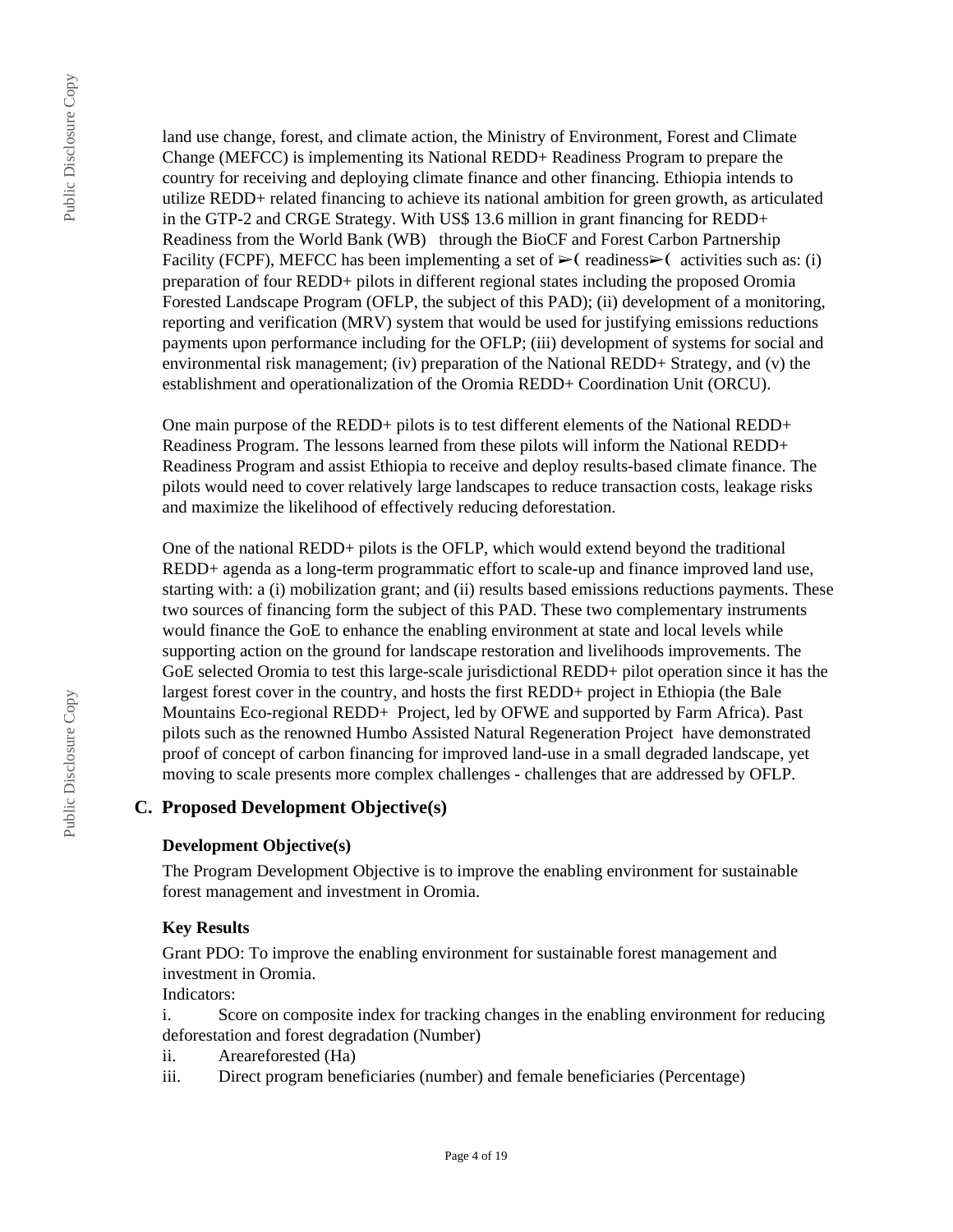ERPA PDO: To reduce net GHG emissions from forest cover change in Oromia. Indicators:

- i. Emission reductions in the OFLP accounting area (MtCO2-e)
- ii. Gross deforestation reduction in the OFLP accounting area (Ha)

### **D. Project Description**

OFLP will be Oromia► (s strategic programmatic umbrella and coordination platform for multisector, multi-partner intervention on all forested landscapes in Oromia. The 10-year program will contribute to a transformation in how forested landscapes are managed in Oromia to deliver multiple benefits such as poverty reduction and resilient livelihoods, climate change mitigation, biodiversity conservation, and water provisioning. OFLP will foster equitable and sustainable low carbon development through a series of: (i) on-the-ground activities that address deforestation, reduce land-use based emissions, and enhance forest carbon stocks; and (ii) state-wide and local enhancements to institutions, incentives, information, and safeguards management to upscale investment (enabling environment), including coordinating and leveraging multiple REDDrelevant interventions across the regional state .

OFLP will establish the programmatic approach through two financial instruments that will be supported by two legal agreements: (1) a US\$ 18 million Grant Agreement for 5 years (P156475); and (2) a US\$ 50 million Emissions Reduction Purchase Agreement (ERPA) of up to 10 years (P151294). The two instruments would be synchronized in one strategic program.

(1) The 5-year mobilization grant will finance the establishment and initial implementation of the state-wide jurisdictional ER component of the Program. The grant will finance the GoE to strengthen its state-level and local-level enabling environment and implement selected on-theground investment activities. The grant will facilitate the achievement of ERs (and resulting ER payments) while also leveraging greater financial resources from multiple sources. The grant will in particular finance: (i) TA among all rural and semi-rural woredas across the state (such as landscape management coordination, land-use planning support, and safeguards management); and (ii) selected forest investment and livelihoods support in deforestation hotspots with high carbon content (sites to be determined within 49 woredas) .

(2) ER payments of US\$50 million for verified carbon performance paid in a period of up to 10 years (2016-2026). These payments will be available once the Program achieves, verifies and reports on results in terms of reduced emissions. The ER payments would be distributed according to a Benefit Sharing Mechanism and used primarily to ensure sustainability of land-use interventions, as well as to scale up action in other geographical areas within Oromia. This climate financing will be channeled through an ERPA to be signed between GoE and WB. The envelope for these payments could grow as the OFLP becomes operational and generates results, and as other ER buyers show interest in OFLP.

OFLP is designed to leverage grant resources to attract new financing, expanding the total envelope toward improved land-use, forest retention and forest gains. There is common understanding between GoE and development partners that a robust enabling environment is crucial for successfully implementing a REDD+ jurisdictional approach for ER payments and for leveraging and scaling-up action and investments and initiatives on the ground. OFLP will therefore serve as  $a \geq 0$  scale-up engine $\geq 0$ .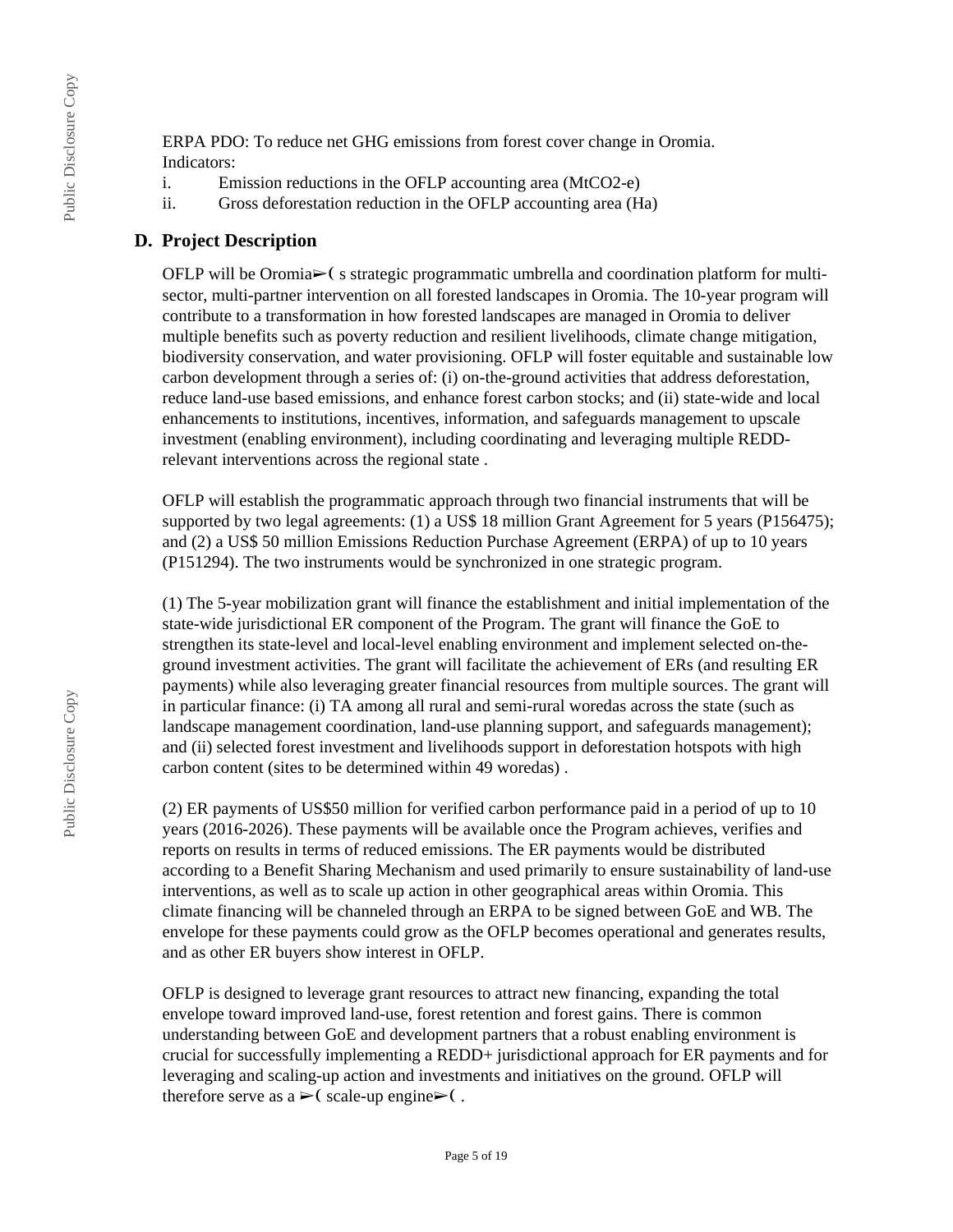OFLP will programmatically enable GoE to strategically mobilize, coordinate and scale-up funding from diverse sources. The success of OFLP and the achievement of the  $GoE \rightarrow (s\ broader$ forest, land-use, and climate ambitions depend on  $OFLP\geq\zeta$  s ability to leverage financial resources from existing and future REDD-relevant initiatives such as PSNP, SLMP, AGP, private sector activities such as the International Finance Corporation (IFC) and Nespresso initiative, the CRGE Facility, bilateral support, farmers► own investment, and government budget. REDDrelevant initiatives also include REDD+ projects that are currently seeking carbon payments, which would be  $\triangleright$  (nested $\triangleright$  into OFLP, such as the Bale Mountains REDD+ project.

Two types of REDD-relevant initiatives are distinguished: (i) existing REDD+ projects that seek to account for and sell emissions reductions (ERs), such as the Bale Mountains Eco Regional REDD+ project and REDD+ Joint Forest Management in the five districts of Ilu Abba Bora Zone - Phase II Project; (ii) initiatives that contribute to REDD+ goals but are not seeking to account for and sell ERs, such as the WB-financed Sustainable Land Management Program (SLMP); and the UK-financed Land Investment for Transformation (LIFT) program. The former group would be nested into OFLP (see below), while the Oromia REDD+ Coordination Unit (ORCU) within the Oromia Environment, Forest, and Climate Change Authority (OEFCCA) and the Oromia Vice Presidency will together seek to further coordinate the second type of interventions across sectors towards OFLP goals.

OFLP will allow existing and potentially future REDD+ Projects to directly account for ERs at the project level to attract new sources of financing and mobilize more technical partners in support of the Program. However, these Projects will not be able to sell ERs to third parties before the ERs contracted by the BioCF are fully delivered. These Projects will be nested within OFLP, which means that GoE would put in place rules for coordinating all on-going and planned REDD + projects in Oromia including consistency in the approach to set the baseline (reference emissions level), the same benefit sharing rules, consistency in measuring and reporting on ER, systems to avoid double counting of ERs, and consistency in how social and environmental sustainability approaches are applied following WB safeguard policies and procedures. These rules would be spelled out in the Program Implementation Manual (PIM) and its subsequent modules and updates.

The OFLP geographic boundary is all forests in Oromia. OFLP will monitor and account for positive and negative changes in forest cover and associated GHG emissions reduction within all 287 rural and semi-rural woredas within the regional state boundaries of Oromia (i.e., the  $\triangleright$  (accounting area of the Program $\triangleright$ ). As per the GoE $\triangleright$  (s forest definition, this includes 9 million hectares of forest, spread over all of Oromia➢❨ s rural and semi-rural woredas. The stakeholders that will benefit from ER payments will be defined in the BSM currently under preparation by the GoE.

The BSM provides an operational solution for disbursing the performance-based ER payments equitably, effectively and efficiently. It will be designed early during OFLP implementation via a robust consultation process including with communities state-wide. A BSM manual, subject to WB $\triangleright$ ( s  $\triangleright$  (no objection $\triangleright$ ), will be prepared by GoE prior to ERPA signature, and will describe the eligibility criteria, allocation procedures, and flow of funds.

#### **Component Name**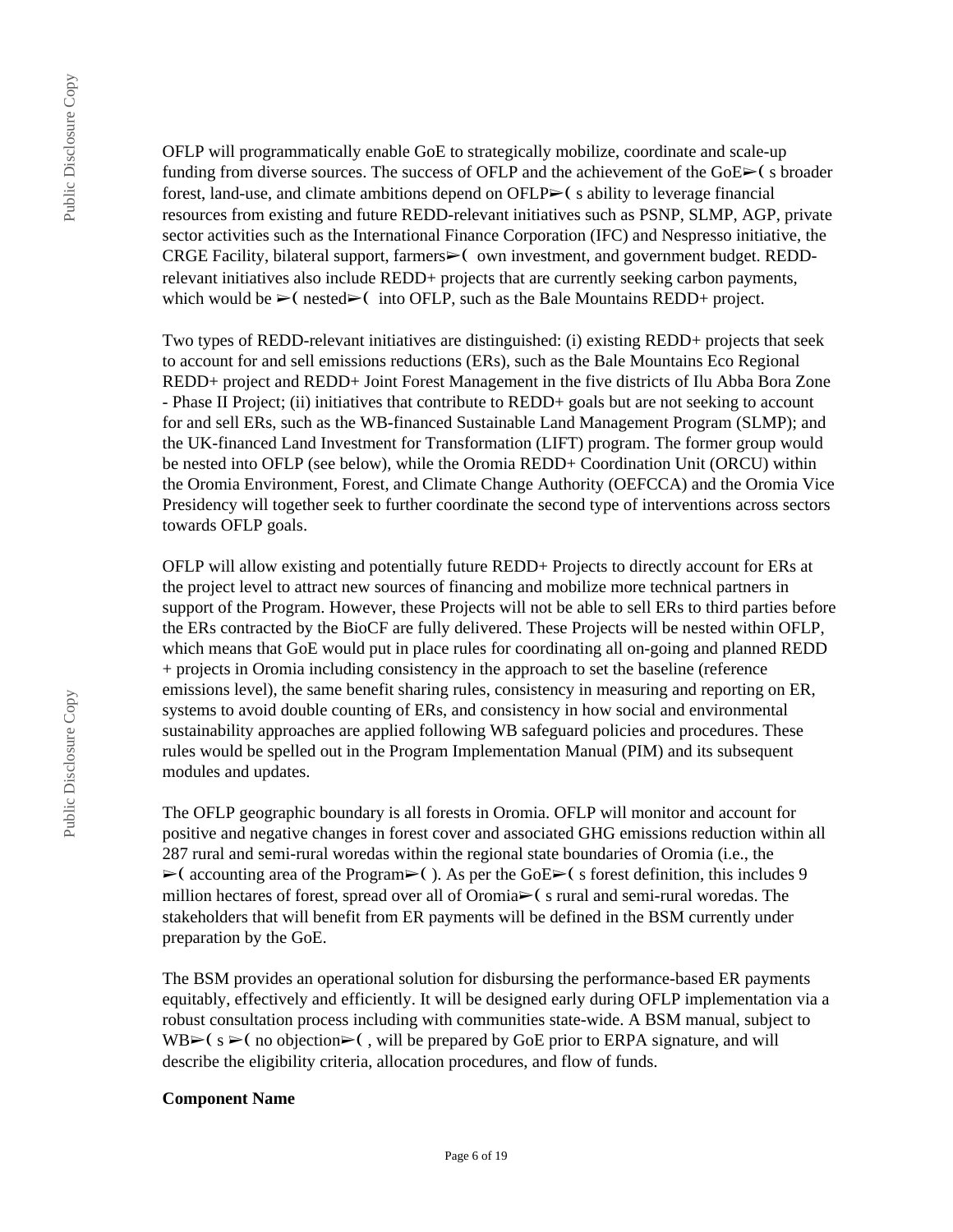#### Enabling investments

### **Comments (optional)**

Component 1 will finance investment in PFM (including livelihoods support and selected naturebased community enterprise development) and reforestation in deforestation hotspots in sites to be selected, as well as extension services and land-use planning statewide at state and local levels.

### **Component Name**

Enabling Environment

### **Comments (optional)**

Component 2 will finance complementary activities to improve the effectiveness and impact of institutions, incentives (that is, policies, marketing, BSM), information (that is, strategic communication, MRV), and safeguards management at state and local levels. This component will enhance the enabling environment to help scale up and leverage action on the ground to reduce deforestation and forest degradation.

### **Component Name**

Emissions Reductions (ER) Payments

### **Comments (optional)**

Unless specified differently in the ERPA, ER Payments will be made only for ERs achieved during the ERPA period. However, interventions conducive to ERs can start any time. ER payments will be delivered once results are achieved, verified by a third party, and formally reported to the Bank. Based on the design of the MRV system, it is expected that reporting and verification of ERs can occur every two years. The ER payments will be managed by the FDRE and distributed to the beneficiaries according to the BSM to be prepared by the FDRE, which will aim to incentivize uptake of sustainable land-use actions. The BSM will be formally adopted by the FDRE before any ER payment can be made. ER payments can help offset some costs of land use improvements that have subsequent wider benefits.

# **E. Project location and salient physical characteristics relevant to the safeguard analysis (if known)**

### **F. Environmental and Social Safeguards Specialists**

Asferachew Abate Abebe (GEN01)

Asferachew Abate Abebe (GEN01)

Chukwudi H. Okafor (GSU07)

Dereje Agonafir Habtewold (GEN01)

Samuel Lule Demsash (GENDR)

### **II. Implementation**

# **Institutional and Implementation Arrangements** II. IMPLEMENTATION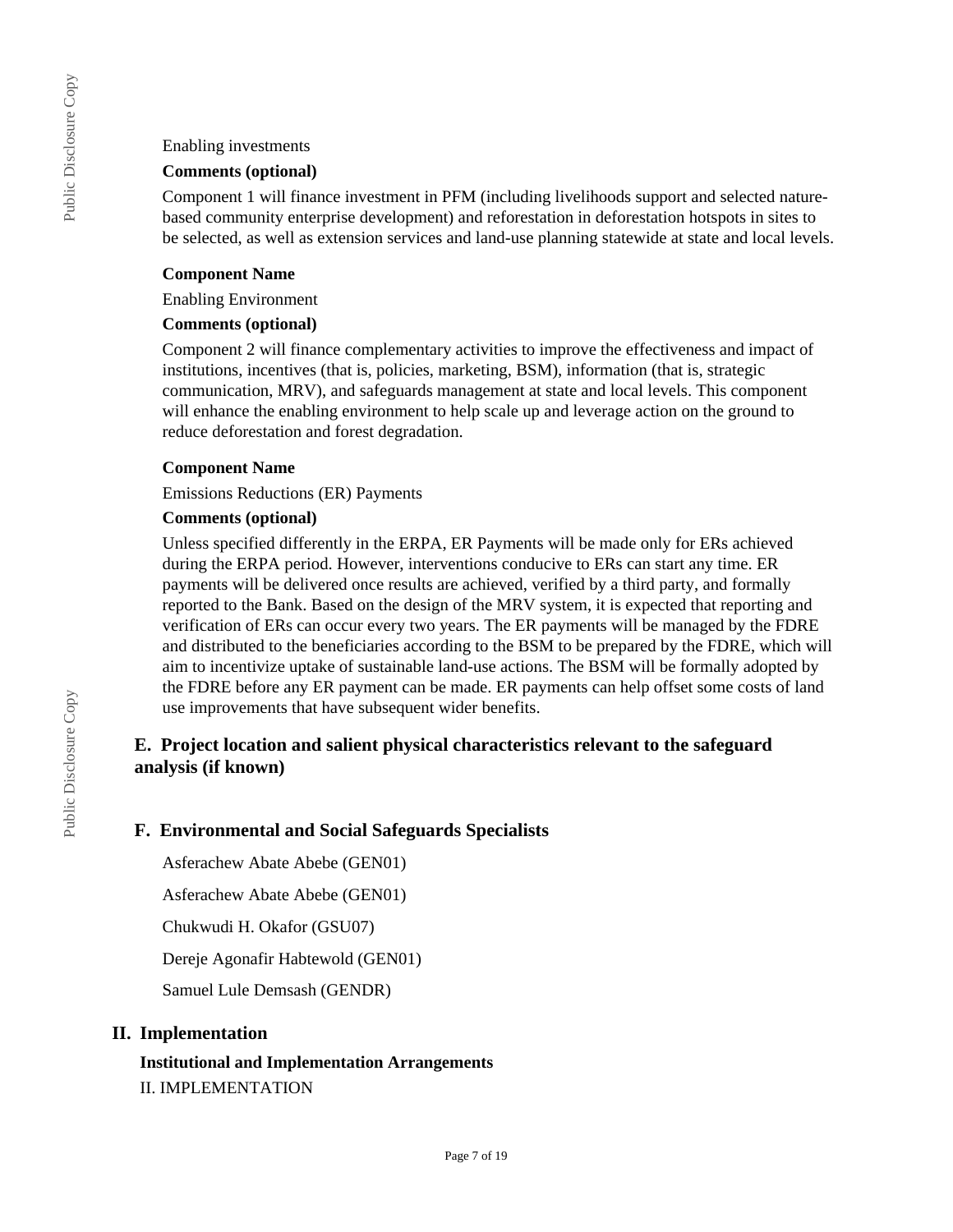As a strategic multi-sectoral Government program utilizing diverse financing sources and partner support to scale up action, OFLP $\geq$  s institutional arrangement is anchored in the following principles: (i) the institutional set-up would be based on existing federal and state Government structures; (ii) clear institutional roles, responsibilities and procedures based on existing institutional mandates; (iii) extensive multi-sectoral coordination to plan and implement related projects and activities critical for OFLP success; and (iv) coordinating and leveraging selected relevant initiatives (financed by the WB and/or others).

The OFLP institutional structure includes relevant institutions at national, state and sub-state levels with discrete accountabilities and decision making roles based on existing mandates. ORCU is the OFLP implementing entity and administratively has been hosted by OFWE for over two years; on December 8, 2016 the ORCU was transferred to the newly established OEFCCA as the new administrative host. OEFCCA was set up by Proclamation 199/2008 on August 21, 2016, and is officially mandated to oversee the forest sector in Oromia. While ORCU reports administratively to the OEFCCA, it seeks strategic and tactical guidance from the Oromia Regional State Vice President, given the multi-sector nature of OFLP and land use challenges in the regional state. ORCU and OEFCCA will be supported by MEFCC which would carry out a fiduciary oversight role via its National REDD+ Secretariat in particular on MRV, project monitoring, safeguards, financial management and procurement; more specifically, the MEFCC will focus on providing operational guidance to the ORCU to carry out its own procurement, financial management, and safeguards compliance, providing quality control, guidance and resolving issues. The regional state $\geq$  (s multisector REDD+ Steering Committee and Technical Working Group would provide strategic guidance and technical inputs, respectively, to OFLP implementation. The OEFCCA and sector bureaus including the BOANR, OFWE and BoRL will implement and coordinate activities on-the-ground through their decentralized staff. For example, OEFCCA, BoANR, and BoRL have field staff, woreda experts, and kebele development agents (DAs) who cover forest, agriculture, water, and household energy. However, OEFCCA will, in the near-term, rely on DAs under the authority of the BoANR and BoRL to implement investment activities on the ground until such time as OEFCCA has its own core of DAs in place. OFWE has a similar structure with local extension agents with experience in PFM, but OFWE does not follow the woreda structure and instead follows its own district structure based on its forest concessions. Specific activities to be implemented by the OEFCCA, OFWE and relevant bureaus will be defined with specific accountabilities, including lead and supporting roles and budgets, in the joint annual work program and budget and joint procurement plan. An MOU is being developed among the Oromia institutions to articulate the accountabilities which will be detailed in the PIM.

The OEFCCA has the mandate to govern the forest sector in Oromia. The OEFCCA is responsible for policy development and enforcement related to forest development; utilization and management of government, private and community forest (excluding farmland trees which falls under BOANR); providing expert advice for forest expansion including on topics such as biodiversity, ecotourism, conservation, afforestation/ reforestation, and forest-related carbon measurement; coordination of REDD+ activities and projects in the regional state; ensuring environmental integrity; jointly resolving forest resource related disputes with relevant institutions; leading implementation of the CRGE initiative; and planning and managing core government budget on forest throughout Oromia. The OFWE remains a key implementing partner in OFLP owing to its experience with implementing PFM, preparing OFLP, hosting ORCU for the past two years, managing plantations, and managing large concessions where carbon-rich high forest and deforestation hotspots are located. Moreover, given its dual public and private mandates, the OFWE cultivates private sector relationships, which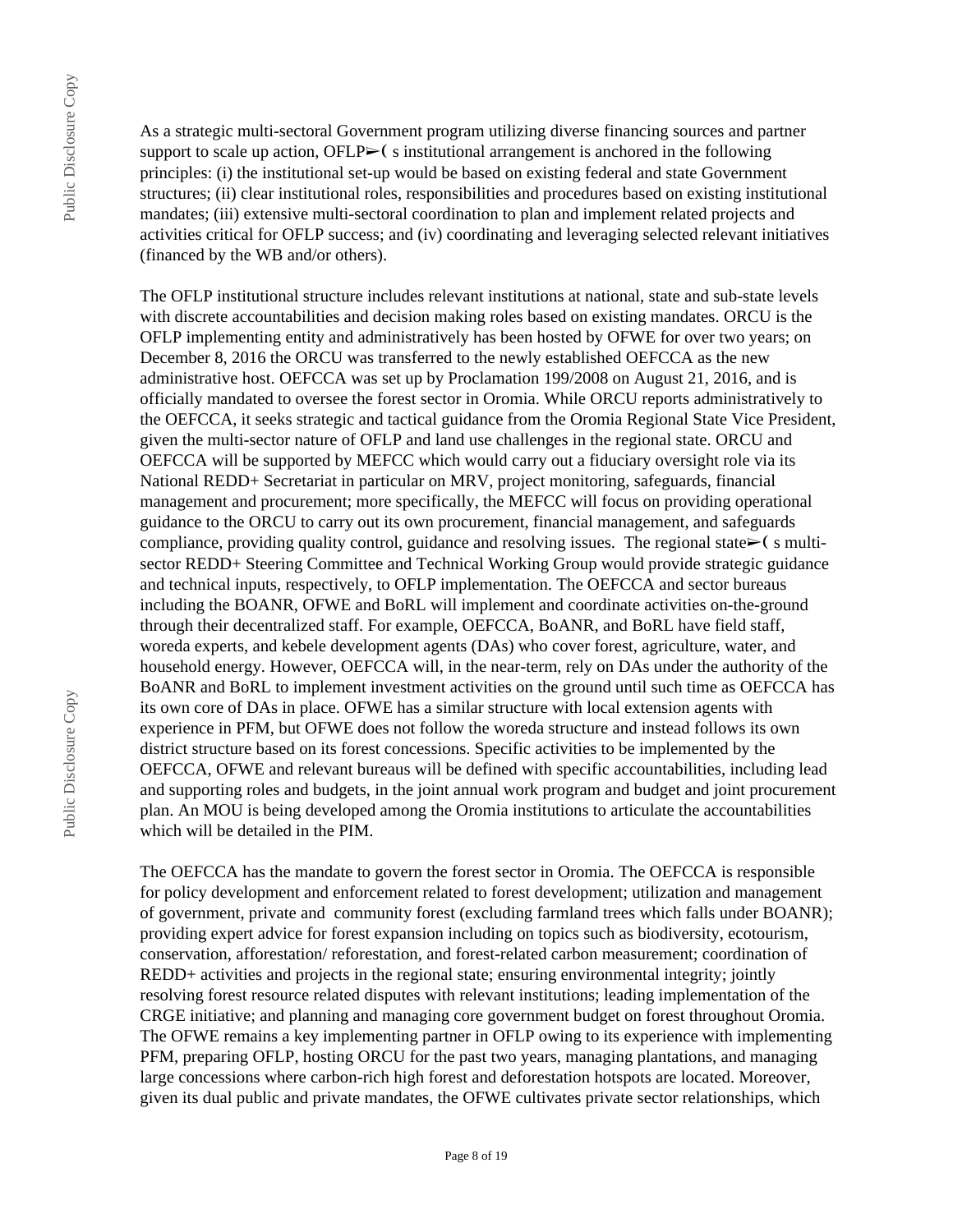ill play an important part in sustaining activities that contribute to the objectives of the OFLP.

| <b>jisclosure</b> | wi                      |
|-------------------|-------------------------|
|                   | III.Sa                  |
| $rac{1}{2}$       | $\overline{\mathbf{S}}$ |
|                   | E                       |
|                   |                         |

# **III.Safeguard Policies that might apply**

| <b>Safeguard Policies Triggered?</b>             |     | <b>Explanation (Optional)</b>                                                                                                                                                                                                                                                                                                                                                                                                                                                                                                                                                                                                                                                                                                                                                                                                                                                                                                                |  |
|--------------------------------------------------|-----|----------------------------------------------------------------------------------------------------------------------------------------------------------------------------------------------------------------------------------------------------------------------------------------------------------------------------------------------------------------------------------------------------------------------------------------------------------------------------------------------------------------------------------------------------------------------------------------------------------------------------------------------------------------------------------------------------------------------------------------------------------------------------------------------------------------------------------------------------------------------------------------------------------------------------------------------|--|
| Environmental<br><b>Assessment OP/BP</b><br>4.01 | Yes | The Program (OFLP) activities are expected to have significant<br>positive impacts on targeted forested areas. However, OP/BP<br>4.01 is triggered as some of the local-level activities under<br>Component 1 could have limited adverse environmental and<br>social impacts and risks; these activities could potentially<br>include construction and rehabilitation of physical structures<br>for catchment management such as check-dams, water<br>harvesting structures, small-scale water irrigation, access<br>roads, and area enclosures. Since the scope and nature of the<br>activities and the specific sites for implementing them are not<br>yet known, the specific instrument proposed for analyzing<br>potential environmental and social risks is Environmental and<br>Social Management Framework (ESMF), which has addressed<br>the environmental and social issues identified in the draft<br>National REDD+ SESA report. |  |
|                                                  |     | The ESMF would be used to develop a site specific<br>Environmental Management Plan (EMP) prior to the<br>commencement of activities under Component 1. The ESMF<br>includes standard methods and procedures, along with<br>appropriate institutional arrangements for screening and<br>reviewing program activities and monitoring the<br>implementation of mitigation measures to prevent adverse and<br>cumulative impacts. The effective use of the ESMF would be<br>regularly reviewed and audited.                                                                                                                                                                                                                                                                                                                                                                                                                                      |  |
| Natural Habitats OP/<br>BP 4.04                  | Yes | Overall, the Program is expected to have significant positive<br>impacts on natural habitats, as it will support the maintenance,<br>and rehabilitation of forest areas and their function; and local<br>communities will be involved in design, implementation and<br>monitoring of program activities. Activities that involve the<br>significant conversion or degradation of critical natural<br>habitats will not be supported. To this effect, program<br>activities will be screened and impacts will be avoided on<br>natural habitats using appropriate preventive and mitigation<br>measures identified in the SESA and ESMF of the Program.                                                                                                                                                                                                                                                                                       |  |
| Forests OP/BP 4.36                               | Yes | The Program activities are expected to have significant<br>positive impacts on targeted forests in Oromia by reducing<br>deforestation and forest degradation, while contributing to<br>improve the livelihood of forest-dependent communities.<br>Generally, potential impact of the Program activities on natural<br>forests will be addressed using the findings of the SESA and<br>ESMF for the OFLP. Specifically, the ESMF provides detail                                                                                                                                                                                                                                                                                                                                                                                                                                                                                             |  |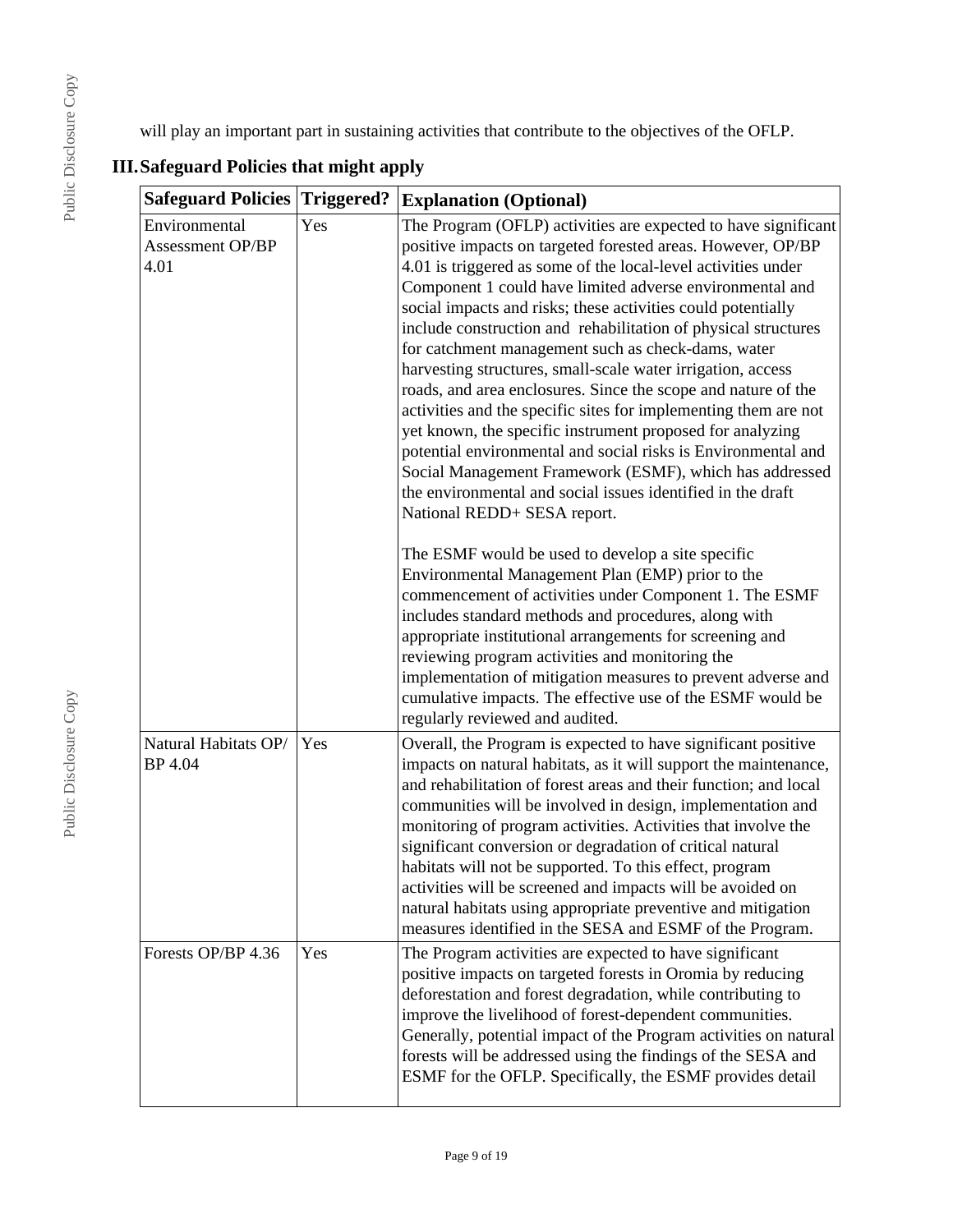|                                                     |     | procedures to screen program activities for potential adverse<br>environmental and social impacts, and to take measures to<br>avoid, minimize and mitigate such impacts.                                                                                                                                                                                                                                                                                                                                                                                                                                                                                                                                                                                                                               |
|-----------------------------------------------------|-----|--------------------------------------------------------------------------------------------------------------------------------------------------------------------------------------------------------------------------------------------------------------------------------------------------------------------------------------------------------------------------------------------------------------------------------------------------------------------------------------------------------------------------------------------------------------------------------------------------------------------------------------------------------------------------------------------------------------------------------------------------------------------------------------------------------|
| Pest Management OP Yes<br>4.09                      |     | Pesticides are being used by forest dependent and surrounding<br>communities in the forested areas of the Program. Therefore,<br>the ESMF includes a guideline for an Integrated Pest<br>Management (IPM) Plan to address related environmental and<br>social impacts of the Program.                                                                                                                                                                                                                                                                                                                                                                                                                                                                                                                  |
| Physical Cultural<br><b>Resources OP/BP</b><br>4.11 | Yes | The Program could finance activities in areas potentially<br>containing physical cultural resources (PCR) such as holy<br>sites, sacred groves, sacred forests, etc.). The ESMF and<br>Environmental and Social Management Plans (ESMPs) will<br>include provisions and a set of procedures to screen program<br>activities for such impacts and to deal with chance finds.                                                                                                                                                                                                                                                                                                                                                                                                                            |
| <b>Indigenous Peoples</b><br>OP/BP 4.10             | Yes | OP/BP 4.10 is triggered. The Program conducted a SESA<br>study (the Social Assessment as part of the on-going SESA)<br>and in depth consultation process with the Program<br>beneficiaries and the Program affected peoples, including<br>underserved and vulnerable groups to seek broad support for<br>the Program from these groups. The output of the SESA study<br>(the Social Assessment as part of the on-going SESA)<br>summarized the key findings of the social assessment<br>including the process used to foster free, prior, and informed<br>consultations and broad community support for the Program,<br>including the provision of grievance redress and benefit<br>sharing issues. The identified mitigation actions are<br>incorporated in the Program as a Social Development Plan. |
| Involuntary<br><b>Resettlement OP/BP</b><br>4.12    | Yes | OP/BP 4.12 is triggered as the implementation of the Program<br>activities may involve acquisition of land and /or restriction of<br>access to legally designated parks, protected areas, or forest<br>management/reforestation areas. Therefore, in addition to the<br>ESMF, Resettlement Policy Framework (RPF) and Process<br>Framework (PF) are prepared, consulted upon and disclosed to<br>ensure that appropriate measures are in place to address any<br>issues which might arise from potential land acquisition and/or<br>restriction of access to legally designated parks, protected<br>areas, or forest management/reforestation areas under the<br>Program.                                                                                                                              |
| Safety of Dams OP/<br>BP 4.37                       | Yes | The Program triggered OP/BP 4.37. There could be potential<br>small scale irrigation. No new construction or rehabilitation of<br>large dams is anticipated to be financed by the Program.<br>In cases of small dam construction (less than 4.5 meters) as<br>part of small scale irrigation schemes, the Program will use the<br>FAO?s ?Manual on Small Earth Dams, A Guide to Siting,<br>Design and Construction? and the Ministry of Agriculture?s<br>guidelines on the construction of small dams as well.                                                                                                                                                                                                                                                                                         |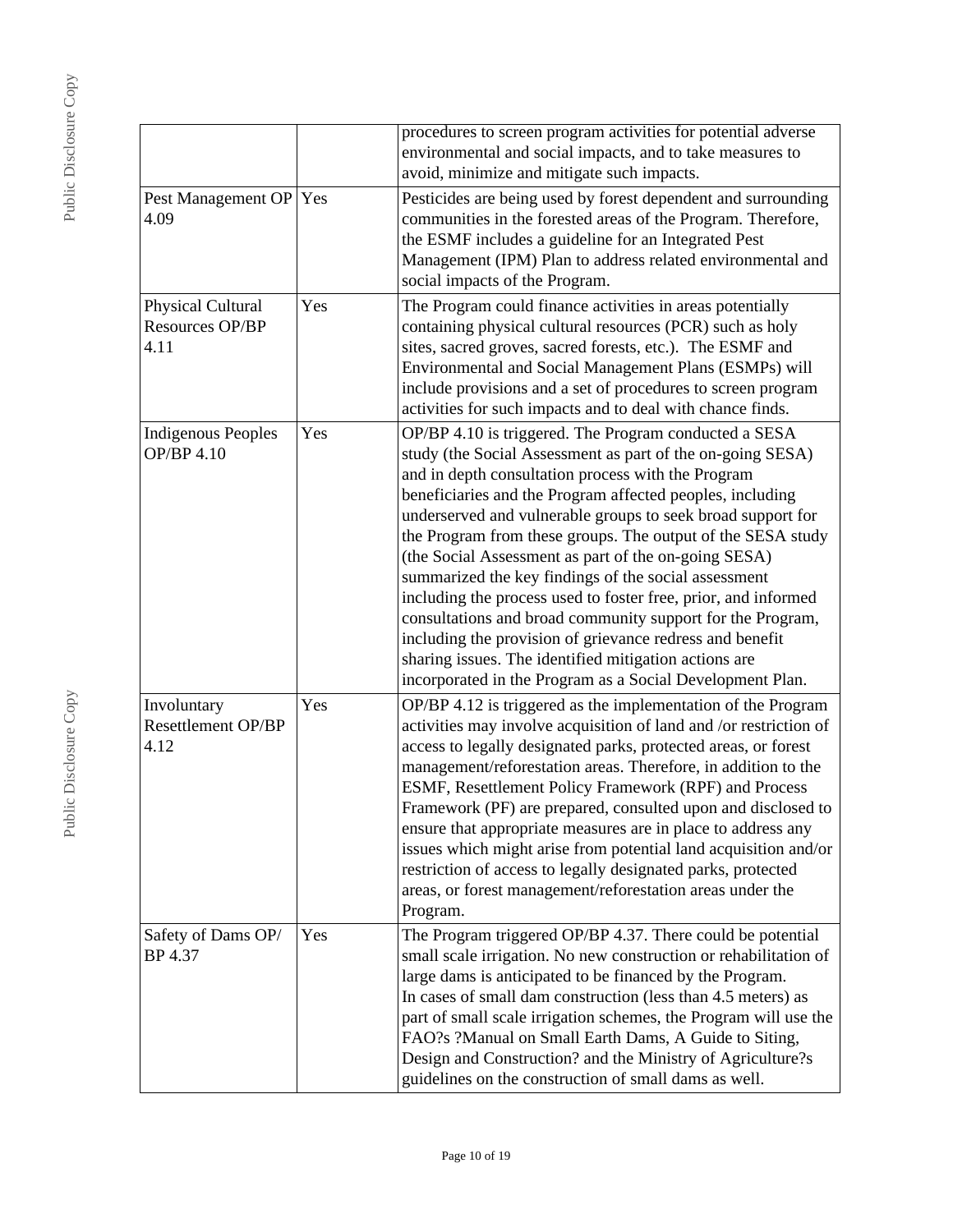| Projects on<br>International<br><b>Waterways OP/BP</b><br>7.50 | No |  |
|----------------------------------------------------------------|----|--|
| Projects in Disputed<br>Areas OP/BP 7.60                       | No |  |

### **IV. Key Safeguard Policy Issues and Their Management**

### *A. Summary of Key Safeguard Issues*

### **1. Describe any safeguard issues and impacts associated with the proposed project. Identify and describe any potential large scale, significant and/or irreversible impacts:**

### General:

OFLP is Category B. The Program triggered eight out of the ten safeguard polices: Environmental Assessment (OP/BP 4.01), Natural Habitat (OP/BP 4.04), Forests (OP/BP 4.36), Pest Management (OP/BP 4.09), Physical Cultural Resources (OP/BP 4.11), Involuntary Resettlement (OP/BP 4.12), Indigenous Peoples/Underserved and Vulnerable peoples (OP/BP 4.10), and Safety of Dams (OP/BP 4.37). Overall, the Program would have positive environmental and social impacts through its enabling investment activities under Component 1 which includes participatory forest management and reforestation in deforestation hotspots, extension services, and land-use planning state-wide at state and local levels. The enabling environment under Component 2 would have beneficial impacts through complementary activities to improve the effectiveness and impact of institutions, incentives (i.e., policies, marketing, BSM), information (i.e., strategic communications, MRV) and safeguards management at state and local levels. This component would enhance the enabling environment to help scale up and leverage action on the ground to reduce deforestation and forest degradation. Component 3 of the Program would have also beneficial impacts through a robust safeguards system that will be established in the Grant period, and continue to be strengthened during the ERPA period to ensure that the Program $\triangleright$  (scitizen engagement, equitable sharing of program benefits, GRM and safeguards risks management steps are sustained beyond the Grant period; and GoE will allocate adequate resources (human and financial) for safeguards implementation/due diligence.

The OFLP area provides a wider range of interrelated co-benefits in biodiversity conservation, adaptation, ecosystem services, social and broader economic benefits. It is clear that the forest dwellers and other forest dependent communities, including downstream users, are highly dependent on the co-benefits of the forest ecosystems and other natural resources for their livelihoods. The presence of these co-benefits could enable the OFLP to have more beneficial impacts than the carbon benefits. It is also useful to note that the carbon benefits should play a catalytic role to ensure the sustainability and multiplier effects of the Program.

### Environment:

Some of the local-level investment activities under Component 1 may have limited adverse environmental risks; these activities could potentially include construction or rehabilitation of physical structures for catchment management such as afforestation/reforestation, area closures, check-dams, water harvesting structures, agricultural intensification (including small-scale irrigation that may necessitate applying agrochemicals), and access roads. Component 3 may have also adverse environmental and social impacts, specifically in relation to benefit sharing. Hence, grievance can arise at different administrative levels of the region in relation to benefits and other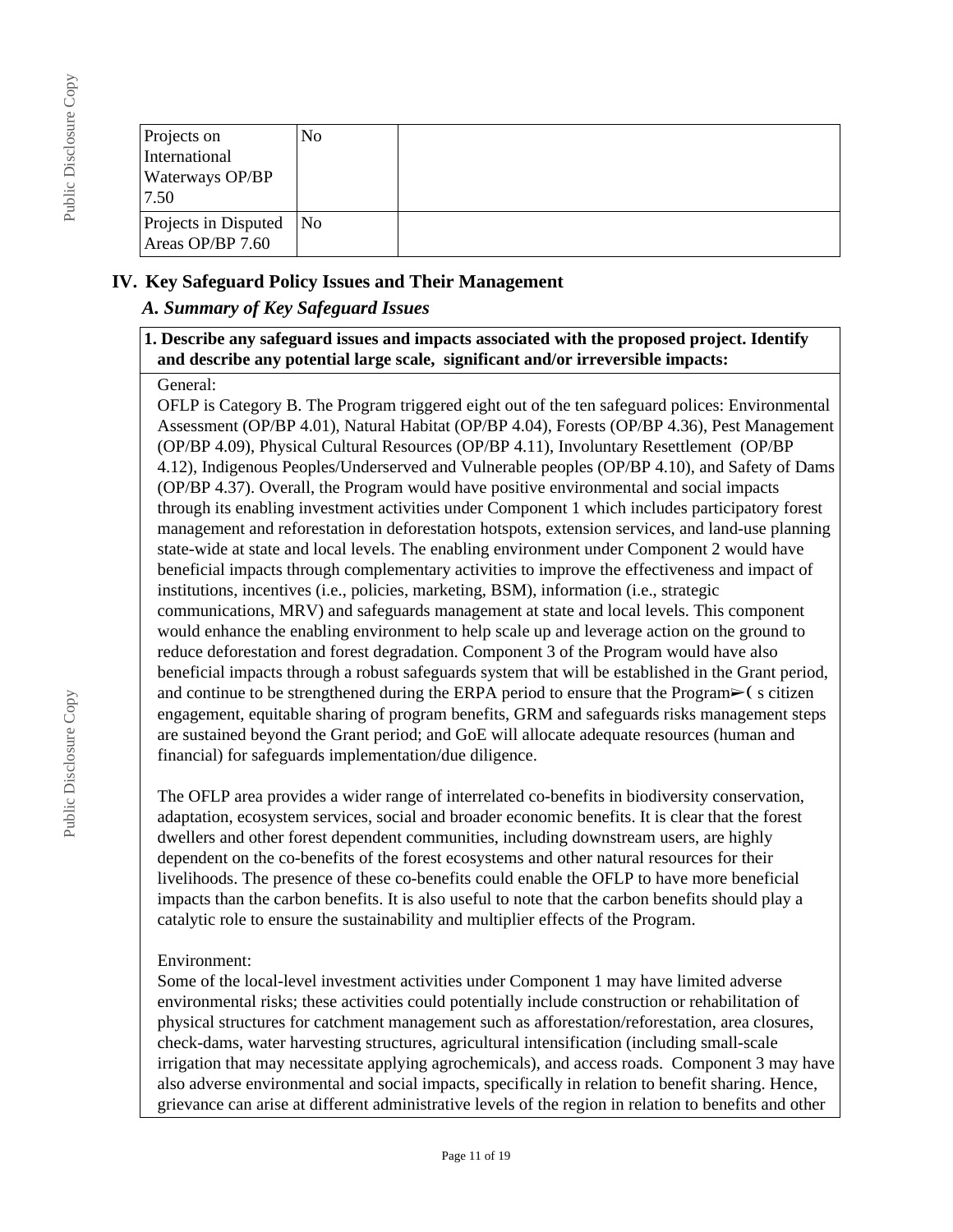issues of OFLP. Unless grievances are timely and correctly resolved, it scales up and may reach the level that brings failure in the implementations of OFLP. Therefore, environmental and social risks from activities under Components 1 and 3 can be avoided or mitigated using the OFLP safeguards instruments, including the ESMF and the Social Assessment (as part of the Strategic Environmental and Social Assessment, or SESA).

### Social:

 $OFLP \rightarrow$  (s anticipated social impacts have triggered OP/BP.4.12 and OP/BP.4.10, and the program has put in place mitigation measures acceptable to the WBG to mitigate these impacts. On OP/BP.4.12, based on the fact that specific sites are not known, OFLP adopted a framework approach as a precautionary measure to preclude and manage social safeguard risks. Accordingly, RPF and PF are prepared (involving participating communities, PFMs, cooperatives, civil society organizations and community actors), consulted upon and will be disclosed publicly to cover impacts on land acquisition and restriction of access to natural resources. In the Bale Mountains National Park, where a potential resettlement may occur the Government will need to apply the WBG safeguard policies to ensure that global good practice is followed in precluding and managing any potential physical and/or economic displacement.

On OP/BP.4.10: the RPF is complemented by a Social Assessment (as part of the SESA) study to assess key socio-economic factors that require consideration, identify vulnerable and underserved groups that meet the OP/BP. 4.10 requirements that may be excluded and mitigate any adverse impacts as well as ensure that these people benefit from the program in a sustainable manner. The findings of the Social Assessment (as part of the SESA) and a detailed summary of the main issues raised by the beneficiaries during the consultation process, used in fostering broad community support, and provision of grievance redress, benefit sharing, monitoring and proposed solutions as related to vulnerable and underserved groups have been included as social risk mitigation measures and outlined in the Social Development Plan.

Grievance Redress Mechanism: Communities and individuals in OFLP operation sites who believe that they are adversely affected by the program may submit complaints to existing program-level grievance redress mechanisms or the WBG $\blacktriangleright$  (s Grievance Redress Service (GRS). OFLP Grievance Redress Mechanism builds on the Ethiopian Grievance Redress Mechanisms as part of a robust risk mitigation measure. The program would support citizen $\triangleright$  (s complaints or grievances in a formalized, transparent, cost-effective, and time-bound manner. All programaffected people would be informed about how to register grievances or complaints, including specific concerns on any OFLP activities. The OFLP GRM ensures that complaints received are promptly reviewed to address program-related concerns.

Gender: The OFLP will mainstream gender equality in sharing program benefits and strengthen grievance redress as part of citizen engagement aimed at listening to stakeholders and seeking their consensus on OFLP-related activities. OFLP activities would be gender sensitive, including such aspects as household energy demand management, household livelihoods support activities, community forest tenure piloting, and the scaling up of PFM structures. The OFLP benefit sharing mechanism design process, safeguards implementation, community participation and citizen engagement issues, would also include efforts to ensure and enhance female involvement. M&E indicators would be disaggregated by gender to inform  $OFLP \geq 0$  s adaptive management. The gender aspects of OFLP will address the strategic and practical needs of women while ensuring equity in the process. All proposed enabling environment and investment activities will be screened through the gender lens to test practical mainstreaming.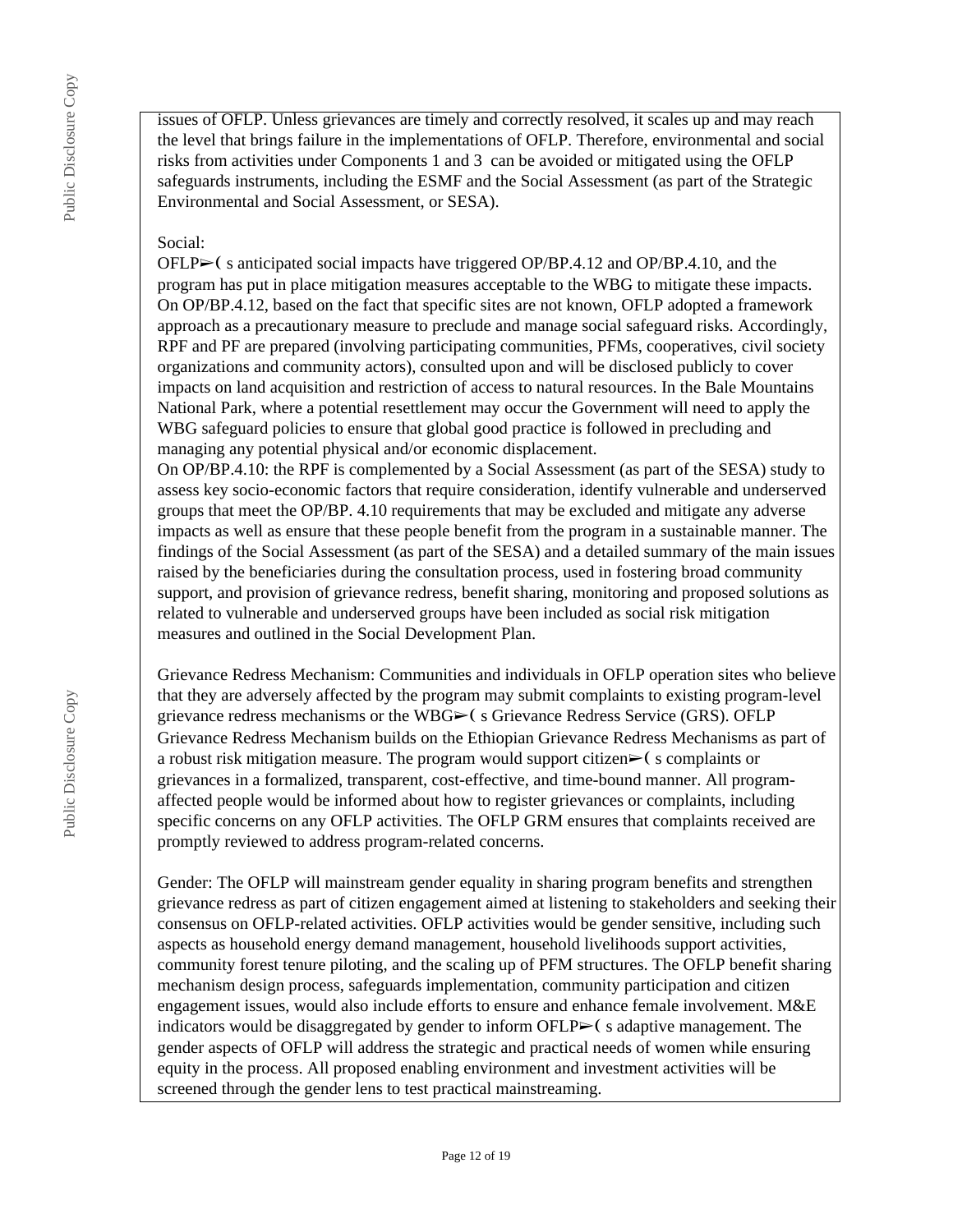The ESMF, RPF, PF and SESA (including the Social Development Plan as part of SA) were disclosed in-country and in the InfoShop in accordance with WB requirements: ESMF: Oct. 14, 2015 (GoE); Oct. 16, 2015 (InfoShop); SESA/SDP: Oct. 16, 2015 (GoE); Oct. 19, 2015 (InfoShop); RPF: Oct. 16, 2015 (GoE); Oct. 19, 2015 (InfoShop) ; PF: Oct. 22, 2015 (GoE); Oct. 23, 2015 (InfoShop).

The OFLP appraisal concluded in October 2015 and technical negotiation concluded in February 2016 and PAD finalized, but the following happened.

 $\triangleright$  (¢ Delay to proceed to negotiations due to Nov 2015  $\triangleright$  Jan 2016 mass civil disturbances throughout the program area, and a larger resurgence in summer 2016 leading to a state of emergency declared in Oct 2016 that is still in place although things are stable now and we can proceed to negotiation;

 $\triangleright$  ( $\phi$  Further delay due to: (i) BioCarbon Fund Restructuring (February 2015-September 2016); and (ii) the government $\triangleright$  (s restructuring of its forest sector institutions in August 2016 partially in response to the civil unrest; (iii) a new government agency was established as the main implementing agency at state level. However this agency (Oromia Environment, Forest and Climate Change Authority) was not sufficiently operational until December 2016 when the FM and PM assessments were able to be re-done and completed; and (iv) PAD then updated to revise the implementation arrangements.

Therefore, the current institutional changes are harmonized with the OFLP safeguards implementation arrangements. To this effect, the SESA including the OFLP Social Assessment, ESMF, RPF and PF are updated by the client, submitted for review and clearance for the WB. The updated safeguard instruments ESMF, RPF, PF and SESA (including the Social Development Plan as part of SA) were re-disclosed in-country and in the InfoShop in accordance with WB requirements;

ESMF: February 14, 2017 (GoE); February 14, 2017 (InfoShop); RPF: February 14, 2017 (GoE); February 14, 2017 (InfoShop); PF: February 14, 2017 (GoE); February 14, 2017 (InfoShop); and SESA (including the Social Development Plan as part of SA): February 14, 2017 (GoE); February 14, 2017 (InfoShop).

**2. Describe any potential indirect and/or long term impacts due to anticipated future activities in the project area:**

While individual Program activities/subprojects are not yet identified, there will be support for local-level activities described under Component 1 of the Program. These activities/subprojects are expected to support landscape management through rehabilitation, small civil works, afforestation and reforestation, assisted natural regeneration, and PFM. It is not anticipated that there will be significant indirect environmental and social impacts.

**3. Describe any project alternatives (if relevant) considered to help avoid or minimize adverse impacts.**

The only alternative is a "no project" alternative. The "no project" alternative would prevent forest dependent communities from improving their livelihoods from improved landscape management, forest ecosystem services, participatory forest management, non-timber forest products, agricultural productivity, etc. Therefore, this alternative was discarded.

**4. Describe measures taken by the borrower to address safeguard policy issues. Provide an**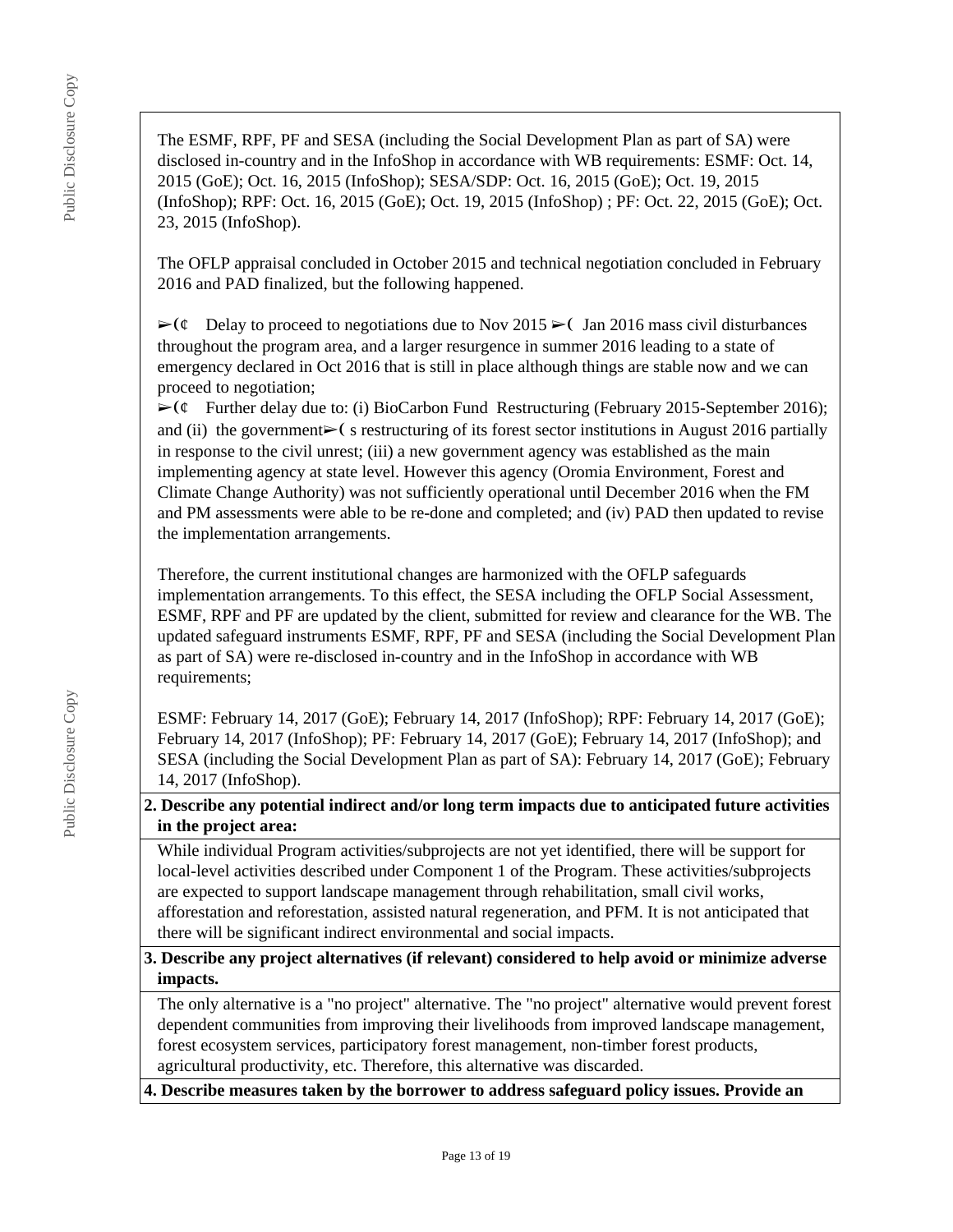### **assessment of borrower capacity to plan and implement the measures described.**

The capacity of institutions at federal, regional and woreda levels is generally low to effectively implement safeguards. Therefore, the program allocated over 1.59 million USD to build the capacity of relevant institutions at all levels.

In addition, to preclude and manage safeguard risk, a robust safeguard system will be established during the Grant period, and continue to be strengthened during the ERPA period to ensure that the program➢❨ s citizen engagement, equitable sharing of program benefits, GRM and safeguards risks management steps are sustained beyond the Grant period; and GoE will allocate adequate resources (human and financial) for safeguards implementation/due diligence. Further, the capacity building efforts of OFLP will be complemented by CRGE Facility implementation which is in the process of establishing a country-wide system for mainstreaming environmental and social concerns into development. OFLP capacity building efforts will also be complemented by the ongoing Promoting of Basic Services (PBS) Project that has a well-funded component focused on Risk and Safeguard Management Capacity to boost Woreda level ability to manage environmental and social risks. With this component over the next three years (a) development of Environmental and Social Management System (ESMS) Operational Manual, including training modules for Woreda level staff, (b) training for about 200 Woreda level staff in the basic sectors, and (c) customizing the ESMS Operational Manual to regions (at least in four regions) will be carried out. A three-year (Enhancing Shared Prosperity through Equitable Services) PforR, which was approved by the World Bank Board on 15 September 2015, will further strengthen this capacity building effort. Lastly, the GoE is expected to allocate US\$1.68 million from the ER payment to cover administrative costs during the ERPA period.

### **5. Identify the key stakeholders and describe the mechanisms for consultation and disclosure on safeguard policies, with an emphasis on potentially affected people.**

Key stakeholders include: (i) communities, forest dwellers and users, farmers, herders, cooperatives, and water users who would benefit from OFLP interventions directly or downstream; (ii) federal institutions such as MEFCC, MoFEC, MoANR, MoWIE, and EWCA; (iii) Oromia regional state institutions such as the Vice President $\blacktriangleright$  (s Office, OEFCCA, OFWE and bureaus of agriculture, water, irrigation and energy, rural land and environmental protection, local governments and other public institutions that would either directly implement OFLP and/or benefit from it; (iv) other regional states that could learn from OFLP as they advance their own forest programs and/or REDD+ pilots; (v) community-based organizations and NGOs delivering services to farmers; and (vi) private sector entities involved in providing services such as inputs and extension or in commercial endeavors such as coffee and other forest products. Institutional capacity is slowly strengthening; some of the main challenges include weak multi-sector coordination, overlapping mandates, and inadequate staffing at all levels.

The ESMF, RPF, PF and SESA (including the Social Development Plan as part of SA) were updated to reflect the institutional changes in OFLP safeguards implementation, submitted for WBG clearance and re-disclosed in-country and in the InfoShop in accordance with WB requirements: ESMF: February 14, 2017 (GoE); February 14, 2017 (World Bank website); SESA/ SDP: February 14, 2017 (GoE); February 14, 2017 (World Bank website); RPF: February 14, 2017 (GoE); February 14, 2017 (World Bank website); PF: February 14, 2017 (GoE); February 14, 2017 (World Bank website). During the preparation of the safeguards instruments for the OFLP, all concerned stakeholders have been consulted in a timely, culturally-appropriate and inclusive manner. Moreover, the Executive Summary of the ESMF, Social Assessment (as part of the SESA), RPF, and PF will be translated into Afaan Oromoo and other local languages and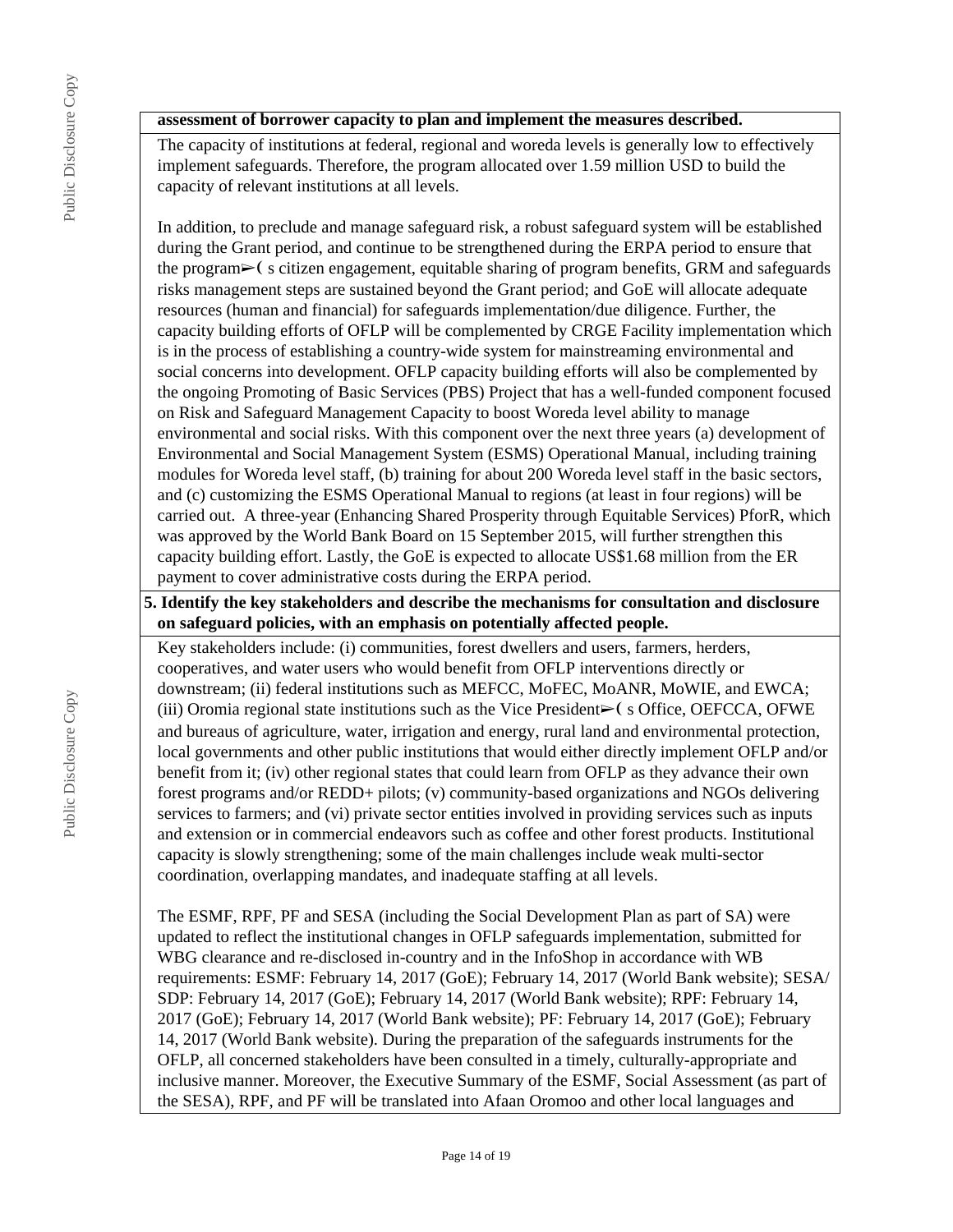disclosed locally in all the offices of the OEFCCA, and will also be disclosed in country (at the web sites of the OEFCCA and MEFCC) and in the Bank's website.

Summary of Issues and Dates of Community Consultation post October 2015 Appraisal of OFLP  $\triangleright$  ( $\epsilon$  OFLP Consultations (May 2016): information on the Program including safeguards was shared with government officials, NGOs, and PFM cooperative representatives (900 people consulted).

 $\triangleright$  (¢ OFLP Community Consultations (1-31 August 2016): Oromia REDD+ Coordination Unit (ORCU) conducted consultations with forest dependent communities on the overall features of the Program and awareness creation for a total 146,403 people in 49 woredas, 889 kebeles and four zones.

 $\triangleright$ ( $\phi$  OFLP Benefit Sharing Mechanism Consultation including safeguards instruments (October 2-21 2016): the consultation, participation and negotiation with different stakeholders (4627 people), including forest dependent communities, cooperatives and other community based organizations were held.

 $\triangleright$  ( $\phi$  Consultations on Environmental and Social Review/Due Diligence of two ongoing REDD + Projects [(i) Bale Eco Region REDD Project and (ii) REDD+ Joint Forest Management in the five districts of Ilu Ababora Zone) were held in Oromia from (December 17 to 25, 2016 and from January 22 to- February 3, 2017, 612 people were consulted in 7 woredas and 14 kebeles.) The objective of the study has been to identify gaps between the WBG safeguard policy requirements and the projects and propose mitigation action plans as the projects are associated.

 $\triangleright$  ( $\phi$  The summary of the minutes of consultations is disclosed in the National REDD+ bloghttps://reddplusethiopia.wordpress.com/consultation-and-participation/

Community Participation and Citizen Engagement During Implementation: OFLP would focus on increasing community engagement and participation in forest management and decision-making. It would do so by seeking to: a) increase capacity of the forest dependent communities and citizens to make their own decisions about the community-led planning process; b) increase the capacity and responsiveness of regional and woreda administrations to respond to citizen demand, and c) support channels where citizens and various levels of government can work together in the context of implementation and monitoring of community-led forest management. Citizen feedback and a series of consultations with community members, government officials, and representatives of CSOs will continue during implementation.

# *B. Disclosure Requirements*

| <b>Environmental Assessment/Audit/Management Plan/Other</b>   |               |  |  |  |
|---------------------------------------------------------------|---------------|--|--|--|
| Date of receipt by the Bank                                   | 15-Oct-2015   |  |  |  |
|                                                               |               |  |  |  |
| Date of submission to InfoShop                                | $16-Oct-2015$ |  |  |  |
| For category A projects, date of distributing the Executive   |               |  |  |  |
| Summary of the EA to the Executive Directors                  |               |  |  |  |
| "In country" Disclosure                                       |               |  |  |  |
| Ethiopia                                                      | 14-Oct-2015   |  |  |  |
| the updated ESMF and SESA including the OFLP SA:<br>Comments: |               |  |  |  |
| Date of receipt by the Bank 17-Feb-2017                       |               |  |  |  |
| Date of submission to InfoShop 17-Feb-2017                    |               |  |  |  |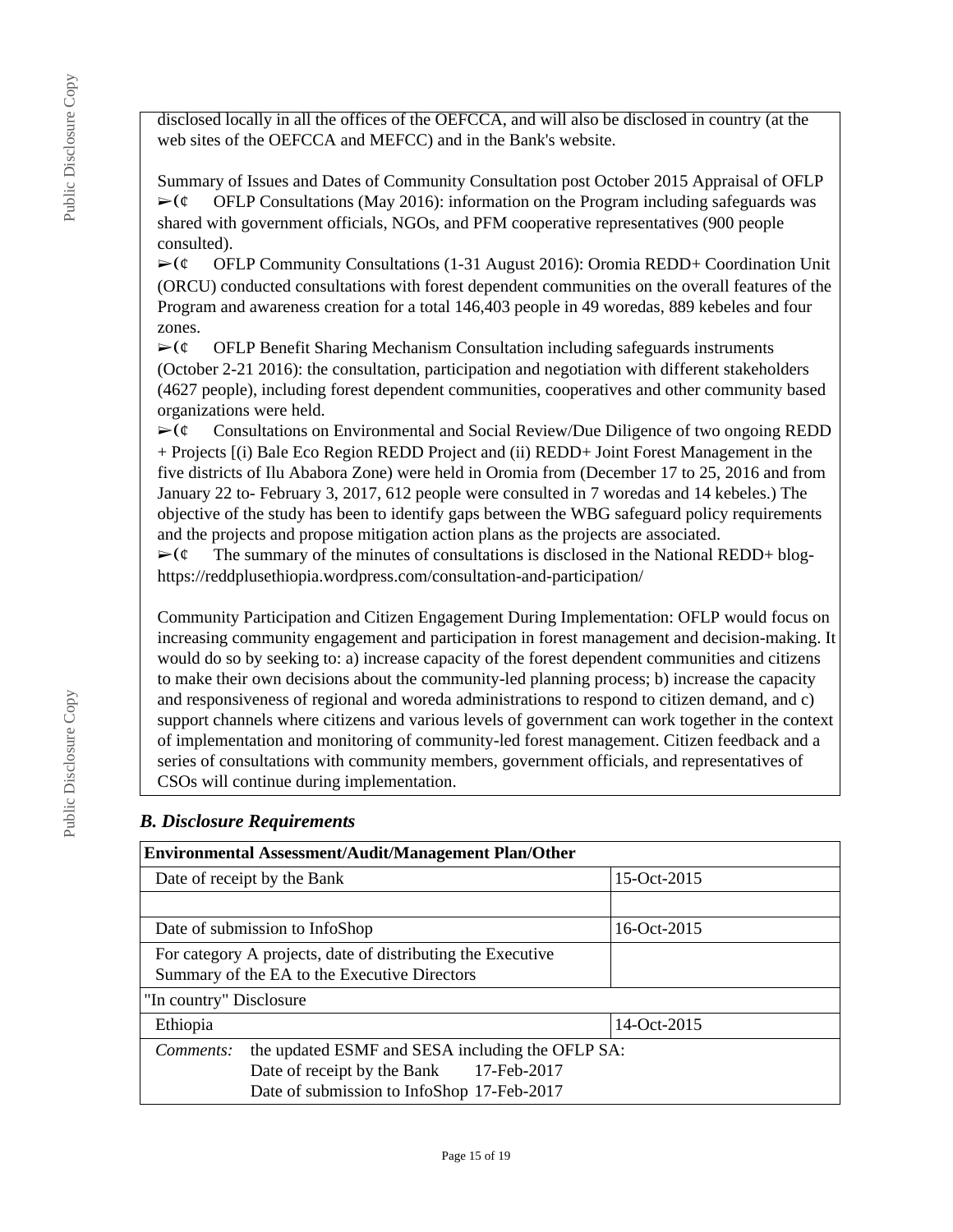| <b>Resettlement Action Plan/Framework/Policy Process</b>                                                                                                                                                             |                                                                                             |             |  |  |
|----------------------------------------------------------------------------------------------------------------------------------------------------------------------------------------------------------------------|---------------------------------------------------------------------------------------------|-------------|--|--|
|                                                                                                                                                                                                                      | Date of receipt by the Bank                                                                 | 16-Oct-2015 |  |  |
|                                                                                                                                                                                                                      |                                                                                             |             |  |  |
|                                                                                                                                                                                                                      | Date of submission to InfoShop                                                              | 19-Oct-2015 |  |  |
| "In country" Disclosure                                                                                                                                                                                              |                                                                                             |             |  |  |
| Ethiopia                                                                                                                                                                                                             |                                                                                             | 16-Oct-2015 |  |  |
| Comments:                                                                                                                                                                                                            | the updated RPF and PF:                                                                     |             |  |  |
|                                                                                                                                                                                                                      | Date of receipt by the Bank<br>17-Feb-2017                                                  |             |  |  |
|                                                                                                                                                                                                                      | Date of submission to InfoShop 17-Feb-2017                                                  |             |  |  |
|                                                                                                                                                                                                                      | <b>Indigenous Peoples Development Plan/Framework</b>                                        |             |  |  |
|                                                                                                                                                                                                                      | Date of receipt by the Bank                                                                 | 19-Oct-2015 |  |  |
|                                                                                                                                                                                                                      |                                                                                             |             |  |  |
|                                                                                                                                                                                                                      | 19-Oct-2015<br>Date of submission to InfoShop                                               |             |  |  |
| "In country" Disclosure                                                                                                                                                                                              |                                                                                             |             |  |  |
| Ethiopia                                                                                                                                                                                                             | 16-Oct-2015                                                                                 |             |  |  |
| Comments:                                                                                                                                                                                                            | the updated SESA (Social Development Plan is included as part of SA)                        |             |  |  |
|                                                                                                                                                                                                                      | Date of receipt by the Bank<br>17-Feb-2017                                                  |             |  |  |
|                                                                                                                                                                                                                      | Date of submission to InfoShop 17-Feb-2017                                                  |             |  |  |
| <b>Pest Management Plan</b>                                                                                                                                                                                          |                                                                                             |             |  |  |
|                                                                                                                                                                                                                      | Was the document disclosed prior to appraisal?                                              | Yes         |  |  |
|                                                                                                                                                                                                                      | Date of receipt by the Bank                                                                 | 14-Oct-2015 |  |  |
|                                                                                                                                                                                                                      |                                                                                             |             |  |  |
|                                                                                                                                                                                                                      | Date of submission to InfoShop                                                              | 16-Oct-2015 |  |  |
| "In country" Disclosure                                                                                                                                                                                              |                                                                                             |             |  |  |
| Ethiopia                                                                                                                                                                                                             |                                                                                             | 14-Oct-2015 |  |  |
| Pest management plan is included in updated ESMF<br>Comments:                                                                                                                                                        |                                                                                             |             |  |  |
| Date of receipt by the Bank<br>17-Feb-2017                                                                                                                                                                           |                                                                                             |             |  |  |
| Date of submission to InfoShop 17-Feb-2017                                                                                                                                                                           |                                                                                             |             |  |  |
| If the project triggers the Pest Management and/or Physical Cultural Resources policies, the<br>respective issues are to be addressed and disclosed as part of the Environmental Assessment/<br><b>Audit/or EMP.</b> |                                                                                             |             |  |  |
|                                                                                                                                                                                                                      | If in-country disclosure of any of the above documents is not expected, please explain why: |             |  |  |

# *C. Compliance Monitoring Indicators at the Corporate Level*

| <b>OP/BP/GP 4.01 - Environment Assessment</b>                                                          |  |                                                                              |  |
|--------------------------------------------------------------------------------------------------------|--|------------------------------------------------------------------------------|--|
| Does the project require a stand-alone EA (including EMP)<br>report?                                   |  | Yes $\lceil \cdot \rceil$ No $\lceil \times \rceil$ NA $\lceil \cdot \rceil$ |  |
| <b>OP/BP 4.04 - Natural Habitats</b>                                                                   |  |                                                                              |  |
| Would the project result in any significant conversion or<br>degradation of critical natural habitats? |  | Yes $\lceil \cdot \rceil$ No $\lceil \times \rceil$ NA $\lceil \cdot \rceil$ |  |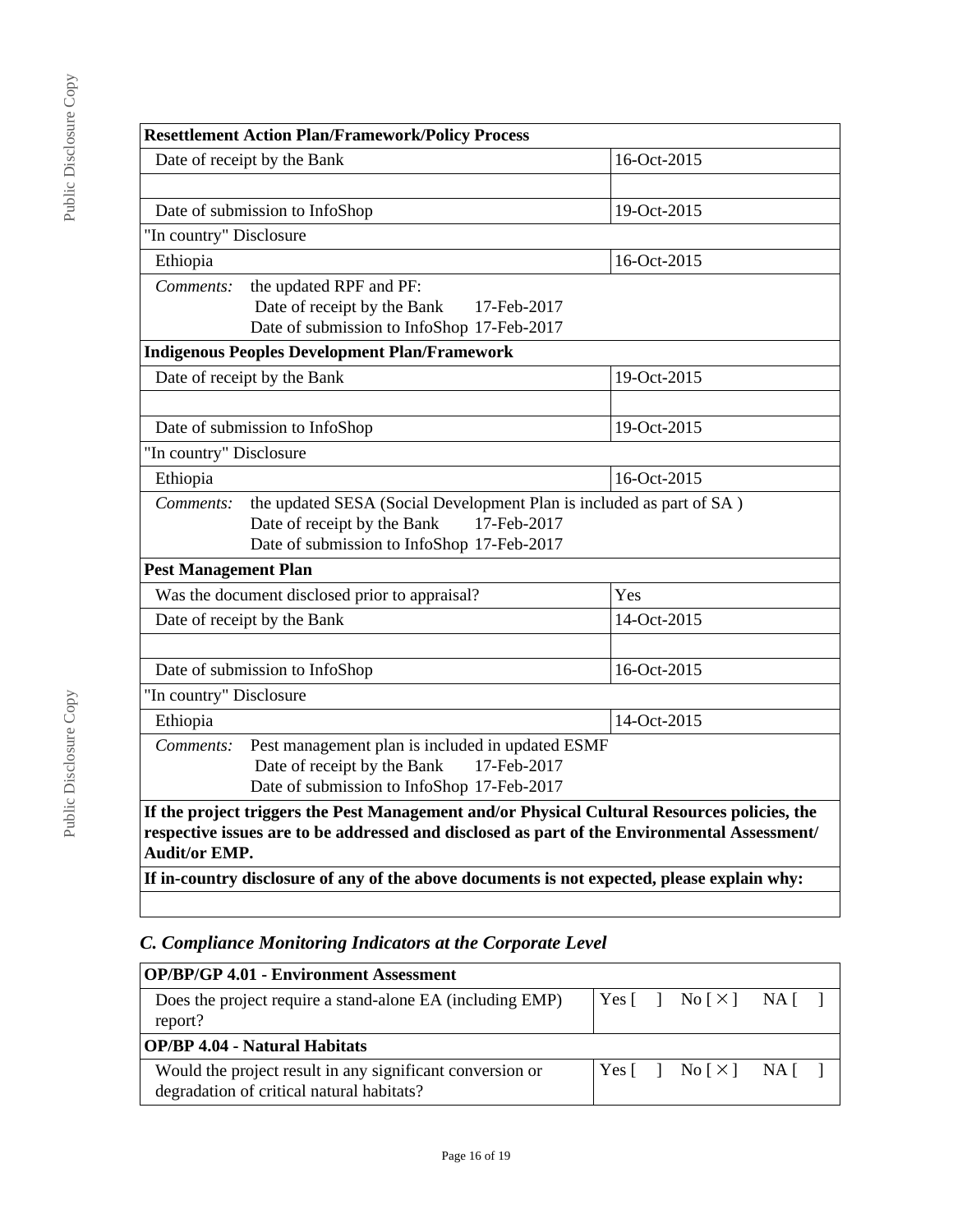| If the project would result in significant conversion or                                                        | Yes $\lceil \quad \rceil$    | No [                                 | $NA [ \times ]$                               |
|-----------------------------------------------------------------------------------------------------------------|------------------------------|--------------------------------------|-----------------------------------------------|
| degradation of other (non-critical) natural habitats, does the                                                  |                              |                                      |                                               |
| project include mitigation measures acceptable to the Bank?                                                     |                              |                                      |                                               |
| <b>OP 4.09 - Pest Management</b>                                                                                |                              |                                      |                                               |
| Does the EA adequately address the pest management issues?                                                      | Yes [ $\times$ ]             | No <sub>[</sub><br>-1                | $NA$ [<br>$\perp$                             |
| Is a separate PMP required?                                                                                     | Yes $\lceil$                 | No [ $\times$ ]                      | NA [                                          |
| If yes, has the PMP been reviewed and approved by a                                                             | $\mathbf{I}$<br>Yes $\lceil$ | No <sub>1</sub><br>$\mathbf{I}$      | NA[X]                                         |
| safeguards specialist or PM? Are PMP requirements included                                                      |                              |                                      |                                               |
| in project design?If yes, does the project team include a Pest                                                  |                              |                                      |                                               |
| Management Specialist?                                                                                          |                              |                                      |                                               |
| <b>OP/BP 4.11 - Physical Cultural Resources</b>                                                                 |                              |                                      |                                               |
| Does the EA include adequate measures related to cultural<br>property?                                          | Yes $[\times]$ No $[\ ]$     |                                      | $NA$ [                                        |
| Does the credit/loan incorporate mechanisms to mitigate the                                                     | Yes [×] No [ ] NA]           |                                      |                                               |
| potential adverse impacts on cultural property?                                                                 |                              |                                      |                                               |
| <b>OP/BP 4.10 - Indigenous Peoples</b>                                                                          |                              |                                      |                                               |
| Has a separate Indigenous Peoples Plan/Planning Framework                                                       | Yes [ $\times$ ]             | $\mathbf{I}$<br>$\overline{N}$ o     | NA <sub>1</sub>                               |
| (as appropriate) been prepared in consultation with affected                                                    |                              |                                      |                                               |
| Indigenous Peoples?                                                                                             |                              |                                      |                                               |
| If yes, then did the Regional unit responsible for safeguards or                                                | Yes [ $\times$ ]             | No <sub>[</sub> ]<br>1               | NA [<br>$\mathbf{I}$                          |
| Practice Manager review the plan?                                                                               |                              |                                      |                                               |
| If the whole project is designed to benefit IP, has the design                                                  | Yes $\lceil$<br>$\mathbf{1}$ | $\mathbf{I}$<br>$\overline{N}$ o     | NA[X]                                         |
| been reviewed and approved by the Regional Social                                                               |                              |                                      |                                               |
| Development Unit or Practice Manager?                                                                           |                              |                                      |                                               |
| <b>OP/BP 4.12 - Involuntary Resettlement</b>                                                                    |                              |                                      |                                               |
| Has a resettlement plan/abbreviated plan/policy framework/<br>process framework (as appropriate) been prepared? | Yes $\lceil \times \rceil$   | $\overline{N}$ o<br>$\overline{1}$   | $NA \lceil$                                   |
| If yes, then did the Regional unit responsible for safeguards or                                                | Yes $\lceil \times \rceil$   | No [<br>$\mathbf{I}$                 | NA <sub>1</sub><br>$\mathbf{1}$               |
| Practice Manager review the plan?                                                                               |                              |                                      |                                               |
| Is physical displacement/relocation expected?                                                                   | $\mathbf{I}$<br>Yes $\lceil$ | $\mathbf{I}$<br>No <sub>1</sub>      | TBD $\lceil \times \rceil$                    |
|                                                                                                                 |                              |                                      |                                               |
| Provided estimated number of people to be affected                                                              |                              |                                      |                                               |
| Is economic displacement expected? (loss of assets or access to                                                 | Yes $\lceil$<br>$\mathbf{I}$ | No [                                 | TBD $[\times]$                                |
| assets that leads to loss of income sources or other means of                                                   |                              |                                      |                                               |
| livelihoods)                                                                                                    |                              |                                      |                                               |
|                                                                                                                 |                              |                                      |                                               |
| Provided estimated number of people to be affected                                                              |                              |                                      |                                               |
| <b>OP/BP 4.36 - Forests</b>                                                                                     |                              |                                      |                                               |
| Has the sector-wide analysis of policy and institutional issues                                                 | Yes [ $\times$ ]             | $\overline{N}$ o $\overline{[}$<br>1 | NA <sub>[</sub> ]<br>$\overline{\phantom{a}}$ |
| and constraints been carried out?                                                                               |                              |                                      |                                               |
| Does the project design include satisfactory measures to                                                        | Yes [ $\times$ ]             | No [<br>$\mathbf{I}$                 | NA [<br>$\mathbf{I}$                          |
| overcome these constraints?                                                                                     |                              |                                      |                                               |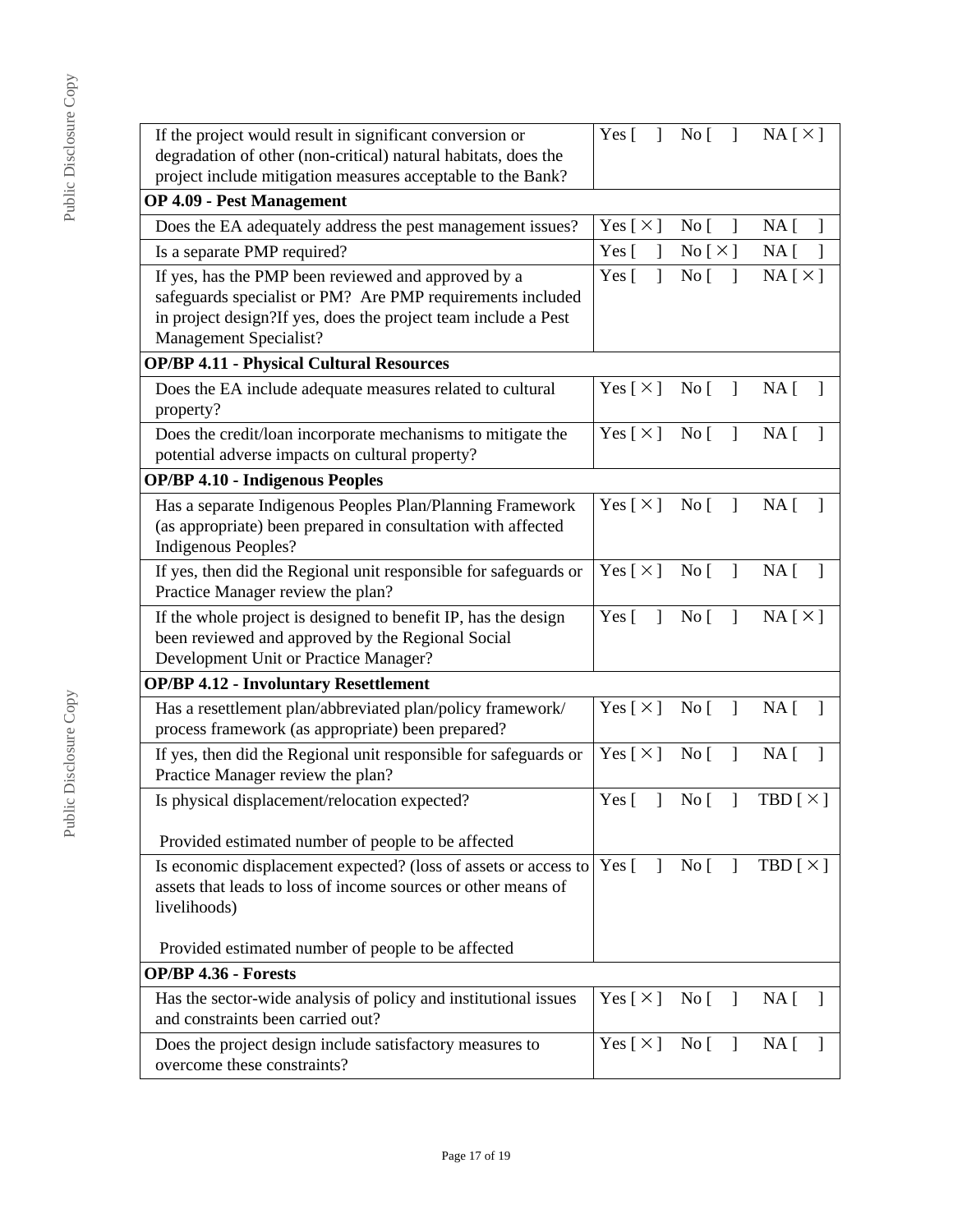| L doine Disclosure Col |  |  |
|------------------------|--|--|
|                        |  |  |
|                        |  |  |
|                        |  |  |
|                        |  |  |

| Does the project finance commercial harvesting, and if so,    |                            | $\text{No} \lceil \times \rceil$   | NA <sub>1</sub> |        |
|---------------------------------------------------------------|----------------------------|------------------------------------|-----------------|--------|
| does it include provisions for certification system?          |                            |                                    |                 |        |
| <b>OP/BP 4.37 - Safety of Dams</b>                            |                            |                                    |                 |        |
| Have dam safety plans been prepared?                          | Yes $\lceil$<br>1          | No [ $\times$ ]                    | NA <sub>1</sub> |        |
| Have the TORs as well as composition for the independent      | Yes $\lceil$               | $\text{No} \lceil \times \rceil$   | NA <sub>1</sub> |        |
| Panel of Experts (POE) been reviewed and approved by the      |                            |                                    |                 |        |
| Bank?                                                         |                            |                                    |                 |        |
| Has an Emergency Preparedness Plan (EPP) been prepared and    | Yes $\lceil$<br>1          | No [ $\times$ ]                    | NA <sub>1</sub> |        |
| arrangements been made for public awareness and training?     |                            |                                    |                 |        |
| The World Bank Policy on Disclosure of Information            |                            |                                    |                 |        |
| Have relevant safeguard policies documents been sent to the   | Yes $\lceil \times \rceil$ | $\mathbf{I}$<br>$\overline{N}$ o   | $NA \,$ [       |        |
| World Bank's Infoshop?                                        |                            |                                    |                 |        |
| Have relevant documents been disclosed in-country in a public | Yes $\lceil \times \rceil$ | $\overline{N}$ o<br>$\mathbf{I}$   | $NA \,$ [       |        |
| place in a form and language that are understandable and      |                            |                                    |                 |        |
| accessible to project-affected groups and local NGOs?         |                            |                                    |                 |        |
| <b>All Safeguard Policies</b>                                 |                            |                                    |                 |        |
| Have satisfactory calendar, budget and clear institutional    |                            | Yes $[\times]$ No $[\ ]$           | $NA \,$ [       |        |
| responsibilities been prepared for the implementation of      |                            |                                    |                 |        |
| measures related to safeguard policies?                       |                            |                                    |                 |        |
| Have costs related to safeguard policy measures been included | Yes $\lceil \times \rceil$ | $\overline{N}$ o<br>$\overline{1}$ | $NA \lceil$     | $\Box$ |
| in the project cost?                                          |                            |                                    |                 |        |
| Does the Monitoring and Evaluation system of the project      | Yes $\lceil \times \rceil$ | $\mathbf{I}$<br>$\overline{N}$ o   | $NA \Gamma$     |        |
| include the monitoring of safeguard impacts and measures      |                            |                                    |                 |        |
| related to safeguard policies?                                |                            |                                    |                 |        |
| Have satisfactory implementation arrangements been agreed     | Yes $\lceil \times \rceil$ | $\mathbf{I}$<br>$\overline{N}$ o   | NA <sub>1</sub> |        |
| with the borrower and the same been adequately reflected in   |                            |                                    |                 |        |
| the project legal documents?                                  |                            |                                    |                 |        |
|                                                               |                            |                                    |                 |        |

# **V. Contact point**

# **World Bank**

Contact: Stephen Danyo<br>Title: Sr Natural Reso Sr Natural Resources Mgmt. Spe

**Borrower/Client/Recipient** Name: Ministry of Finance and Economic Cooperation Contact: Fisseha Aberra<br>Title: Director Director Email: faberra@mofed.gov.et

# **Implementing Agencies**

Name: Ministry of Environment, Forest and Climate Change Contact: Dr. Gemedo Dalle<br>Title: Minister Title: Minister<br>Email: eenvironi eenvironment@gmail.com